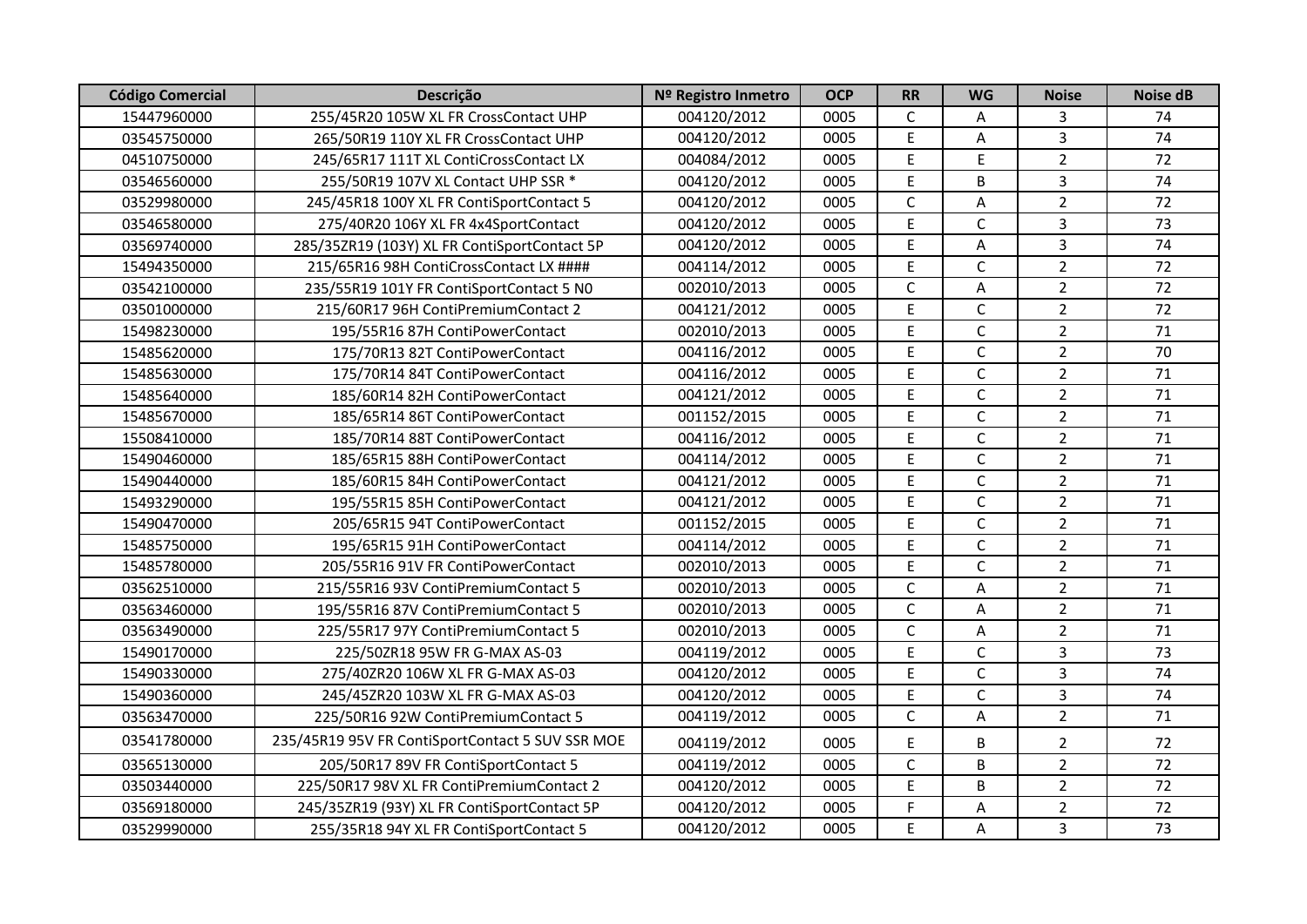| 03541760000 | 275/45R20 110Y XL FR ContiSportContact 5 SUV   | 004120/2012 | 0005 | $\mathsf C$  | Α            | $\mathbf{3}$   | 73 |
|-------------|------------------------------------------------|-------------|------|--------------|--------------|----------------|----|
| 03548630000 | 255/45R20 105W XL FR CrossContact UHP          | 004120/2012 | 0005 | $\mathsf C$  | Α            | 3              | 74 |
| 03548890000 | 265/50R19 110Y XL FR CrossContact UHP          | 004120/2012 | 0005 | E            | B            | $\overline{3}$ | 74 |
| 03564270000 | 255/35ZR19 (92Y) FR ContiSportContact 5P *     | 004119/2012 | 0005 | F            | Α            | $\overline{3}$ | 73 |
| 03564300000 | 275/352R19 (100Y) XL FR ContiSportContact 5P * | 004120/2012 | 0005 | F            | B            | $\overline{3}$ | 73 |
| 04502150000 | 225/65R17 102H FR GRABBER AT                   | 004114/2012 | 0005 | E            | E            | $\overline{3}$ | 75 |
| 03568980000 | 215/60R16 95H ContiPremiumContact 5            | 004121/2012 | 0005 | C            | Α            | $\overline{2}$ | 71 |
| 04504040000 | 235/70R16 106T FR GRABBER AT2 OWL              | 004116/2012 | 0005 | F            | E            | $\mathbf{3}$   | 75 |
| 03500850000 | 235/60R16 100W ContiPremiumContact 2           | 002010/2013 | 0005 | E            | B            | $\overline{2}$ | 72 |
| 15502380000 | 165/70R13 79T CityTech II ^                    | 004116/2012 | 0005 | F            | E            | $\overline{2}$ | 71 |
| 03508670000 | 165/70R13 79T ContiEcoContact 3                | 004116/2012 | 0005 | F            | $\mathsf{C}$ | $\overline{2}$ | 71 |
| 15502410000 | 165/70R13 79T EVERTREK RT                      | 004116/2012 | 0005 | F            | E            | $\overline{2}$ | 71 |
| 15502320000 | 175/70R13 82T CityTech II ^                    | 004116/2012 | 0005 | E            | $\mathsf{E}$ | $\overline{2}$ | 71 |
| 15502350000 | 175/70R13 82T EVERTREK RT                      | 004116/2012 | 0005 | E            | E            | $\overline{2}$ | 71 |
| 15508430000 | 175/70R13 82T PowerContact 2                   | 004116/2012 | 0005 | $\mathsf C$  | $\mathsf C$  | $\overline{2}$ | 72 |
| 03520230000 | 165/60R14 75H ContiEcoContact 3                | 004121/2012 | 0005 | E            | B            | $\overline{2}$ | 71 |
| 03581000000 | 165/70R14 85T XL ContiEcoContact 3             | 004087/2012 | 0005 | E            | E            | $\overline{2}$ | 71 |
| 04512290000 | 165/70R14C 89/87R ContiVanContact 100 6PR      | 004123/2012 | 0005 | $\mathsf{C}$ | B            | $\overline{2}$ | 72 |
| 15485600000 | 175/65R14 82H ContiPowerContact                | 004114/2012 | 0005 | E            | $\mathsf C$  | $\overline{2}$ | 70 |
| 15503420000 | 175/65R14 82T CityTech II ^                    | 001152/2015 | 0005 | E            | E            | $\overline{2}$ | 71 |
| 03507290000 | 175/65R14 82T ContiEcoContact 3                | 001152/2015 | 0005 | F            | E            | $\overline{2}$ | 71 |
| 15485610000 | 175/65R14 82T ContiPowerContact                | 001152/2015 | 0005 | E            | $\mathsf{C}$ | $\overline{2}$ | 70 |
| 15503450000 | 175/65R14 82T EVERTREK RT                      | 001152/2015 | 0005 | F            | $\mathsf{E}$ | $\overline{2}$ | 71 |
| 15503480000 | 175/70R14 84T CityTech II ^                    | 004116/2012 | 0005 | E            | E            | $\overline{2}$ | 71 |
| 15503510000 | 175/70R14 84T EVERTREK RT                      | 004116/2012 | 0005 | E            | $\mathsf{E}$ | $\overline{2}$ | 71 |
| 15508460000 | 175/70R14 84T PowerContact 2                   | 004116/2012 | 0005 | $\mathsf C$  | $\mathsf C$  | $\overline{2}$ | 72 |
| 15509130000 | 175/70R14 88H XL FR ContiCrossContact AT       | 004088/2012 | 0005 | E            | $\mathsf C$  | 3              | 73 |
| 03562840000 | 175/70R14 88T XL ContiEcoContact 5             | 004087/2012 | 0005 | B            | B            | $\overline{2}$ | 70 |
| 04510290000 | 175/70R14C 95/93T VancoContact 2 6PR           | 001915/2013 | 0005 | $\mathsf{C}$ | B            | $\overline{2}$ | 72 |
| 03500190000 | 175/80R14 88H ContiEcoContact 3                | 004115/2012 | 0005 | C            | B            | $\overline{2}$ | 71 |
| 15621270000 | 185/60R14 82H CityTech II ^                    | 004121/2012 | 0005 | F            | $\mathsf{E}$ | $\overline{2}$ | 71 |
| 15448640000 | 185/60R14 82H EVERTREK HP                      | 004121/2012 | 0005 | F            | E            | $\overline{2}$ | 71 |
| 15508470000 | 185/60R14 82H PowerContact 2                   | 004121/2012 | 0005 | $\mathsf C$  | $\mathsf C$  | $\overline{2}$ | 72 |
| 15485660000 | 185/65R14 86H ContiPowerContact                | 004114/2012 | 0005 | E            | $\mathsf{C}$ | $\overline{2}$ | 71 |
| 15621250000 | 185/65R14 86T CityTech II ^                    | 001152/2015 | 0005 | F            | E            | $\overline{2}$ | 71 |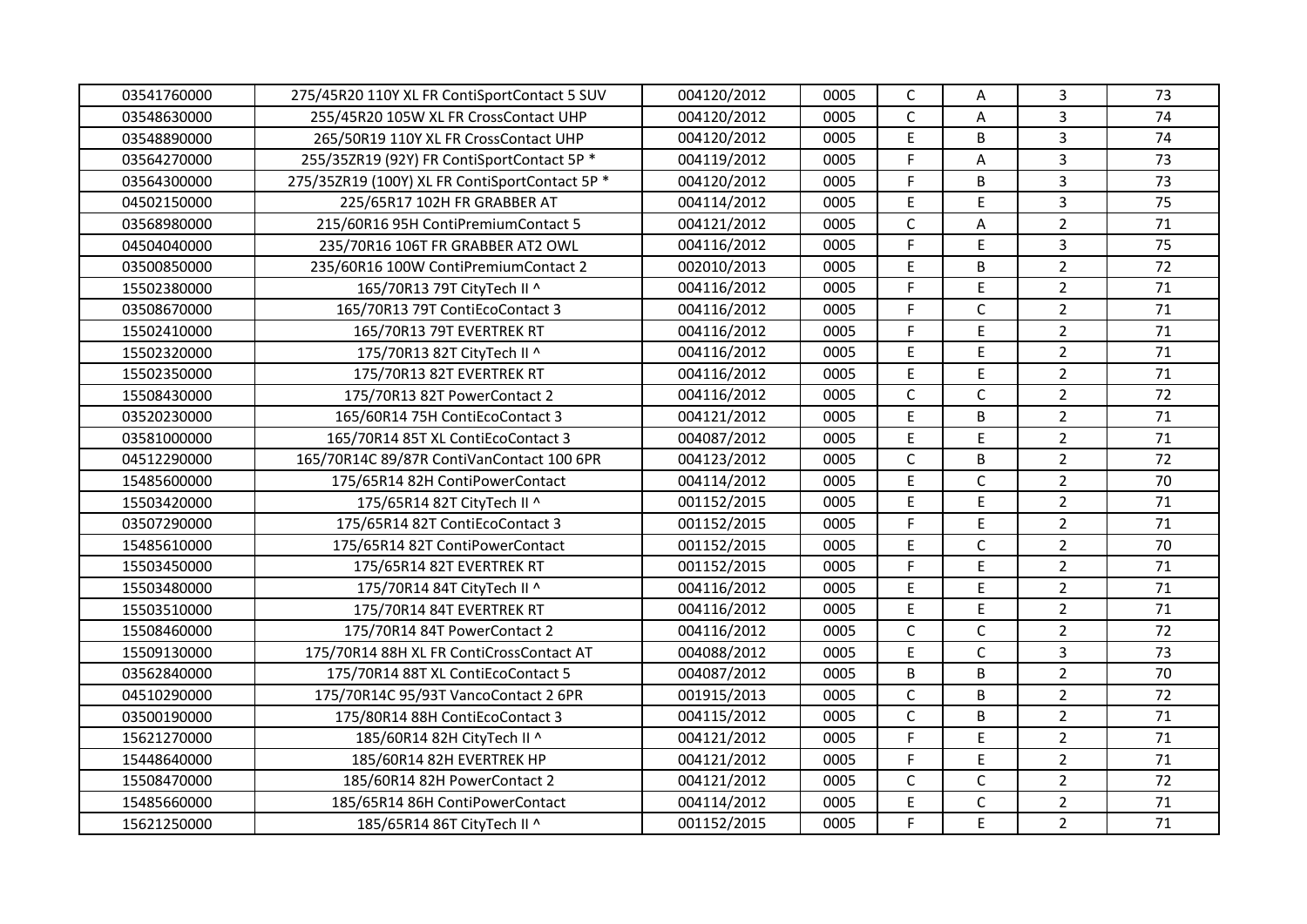| 15487140000 | 185/65R14 86T EVERTREK RT              | 001152/2015 | 0005 | $\mathsf F$  | E            | $\overline{2}$ | 71 |
|-------------|----------------------------------------|-------------|------|--------------|--------------|----------------|----|
| 15508480000 | 185/65R14 86T PowerContact 2           | 001152/2015 | 0005 | C            | C            | $\overline{2}$ | 72 |
| 03570680000 | 185/70R14 88H ContiPremiumContact 5    | 004111/2012 | 0005 | B            | B            | $\overline{2}$ | 72 |
| 15508490000 | 185/70R14 88H PowerContact 2           | 004111/2012 | 0005 | $\mathsf{C}$ | $\mathsf{C}$ | $\overline{2}$ | 72 |
| 15621240000 | 185/70R14 88T CityTech II ^            | 004116/2012 | 0005 | F            | E.           | $\overline{2}$ | 71 |
| 15448550000 | 185/70R14 88T EVERTREK RT              | 004116/2012 | 0005 | F            | E            | $\overline{2}$ | 71 |
| 04521000000 | 185R14C 102/100Q TransTech II ^ 8PR    | 001915/2013 | 0005 | $\mathsf E$  | $\mathsf{C}$ | $\overline{3}$ | 74 |
| 04513360000 | 185R14C 102/100Q VanContact AP # 8PR   | 001915/2013 | 0005 | $\mathsf E$  | B            | $\overline{2}$ | 72 |
| 03528880000 | 155/60R15 74T FR ContiEcoContact 3     | 004108/2012 | 0005 | F            | B            | $\overline{2}$ | 71 |
| 03528890000 | 175/55R15 77T FR ContiEcoContact 3     | 004108/2012 | 0005 | F            | B            | $\overline{2}$ | 71 |
| 03528900000 | 175/55R15 77T FR ContiPremiumContact 2 | 004108/2012 | 0005 | $\mathsf E$  | $\mathsf{C}$ | $\overline{2}$ | 72 |
| 03512300000 | 175/65R15 84H ContiPremiumContact 2 *  | 004114/2012 | 0005 | $\mathsf F$  | B            | $\overline{2}$ | 72 |
| 15508500000 | 175/65R15 84H PowerContact 2           | 004114/2012 | 0005 | $\mathsf{C}$ | $\mathsf{C}$ | $\overline{2}$ | 72 |
| 15620530000 | 175/65R15 84T CityTech II              | 001152/2015 | 0005 | E            | $\mathsf{C}$ | $\overline{2}$ | 71 |
| 15487990000 | 185/55R15 82H ContiProContact          | 004121/2012 | 0005 | F            | $\mathsf{C}$ | $\overline{2}$ | 72 |
| 03563630000 | 185/55R15 82V ContiPremiumContact 5    | 002010/2013 | 0005 | $\mathsf E$  | $\sf A$      | $\overline{2}$ | 71 |
| 15496080000 | 185/60R15 84T EVERTREK RT              | 004108/2012 | 0005 | F            | E            | $\overline{2}$ | 71 |
| 15621440000 | 185/60R15 88H XL CityTech II           | 004112/2012 | 0005 | $\mathsf E$  | C            | $\overline{2}$ | 71 |
| 15493990000 | 185/60R15 88H XL ExtremeContact DW     | 004112/2012 | 0005 | F            | B            | $\overline{2}$ | 72 |
| 15622510000 | 185/65R15 88H CityTech II^             | 004114/2012 | 0005 | F            | E            | $\overline{2}$ | 71 |
| 03560520000 | 185/65R15 88H ContiEcoContact 5        | 004114/2012 | 0005 | B            | B            | $\overline{2}$ | 70 |
| 03570280000 | 185/65R15 88H ContiPremiumContact 5    | 004114/2012 | 0005 | B            | B            | $\overline{2}$ | 71 |
| 15508520000 | 185/65R15 88H PowerContact 2           | 004114/2012 | 0005 | $\mathsf{C}$ | $\mathsf{C}$ | $\overline{2}$ | 72 |
| 15487110000 | 185/65R15 88T EVERTREK RT              | 001152/2015 | 0005 | F            | E            | $\overline{2}$ | 71 |
| 03502530000 | 195/50R15 82H ContiPremiumContact 2    | 003119/2013 | 0005 | F            | B            | $\overline{2}$ | 72 |
| 15494420000 | 195/55R15 85H EVERTREK HP              | 004121/2012 | 0005 | F            | E            | $\overline{2}$ | 72 |
| 15508530000 | 195/55R15 85H FR PowerContact 2        | 004121/2012 | 0005 | $\mathsf{C}$ | $\mathsf{C}$ | $\overline{2}$ | 71 |
| 03560540000 | 195/55R15 85V ContiEcoContact 5        | 002010/2013 | 0005 | B            | B            | $\overline{2}$ | 70 |
| 15494000000 | 195/55R15 85V ExtremeContact DW        | 002010/2013 | 0005 | F            | B            | $\overline{2}$ | 72 |
| 15621380000 | 195/55R15 85V ProTech II ^             | 002010/2013 | 0005 | F            | E            | $\overline{2}$ | 72 |
| 15485730000 | 195/60R15 88H ContiPowerContact        | 004121/2012 | 0005 | $\mathsf E$  | $\mathsf{C}$ | $\overline{2}$ | 71 |
| 15487030000 | 195/60R15 88H EVERTREK HP              | 004121/2012 | 0005 | $\mathsf E$  | E            | $\overline{2}$ | 72 |
| 15494010000 | 195/60R15 88H ExtremeContact DW        | 004121/2012 | 0005 | F            | B            | $\overline{2}$ | 72 |
| 15621370000 | 195/60R15 88H ProTech II ^             | 004121/2012 | 0005 | F            | E            | $\mathbf 2$    | 72 |
| 15621260000 | 195/65R15 91H CityTech II ^            | 004114/2012 | 0005 | F.           | E            | $\overline{2}$ | 72 |
|             |                                        |             |      |              |              |                |    |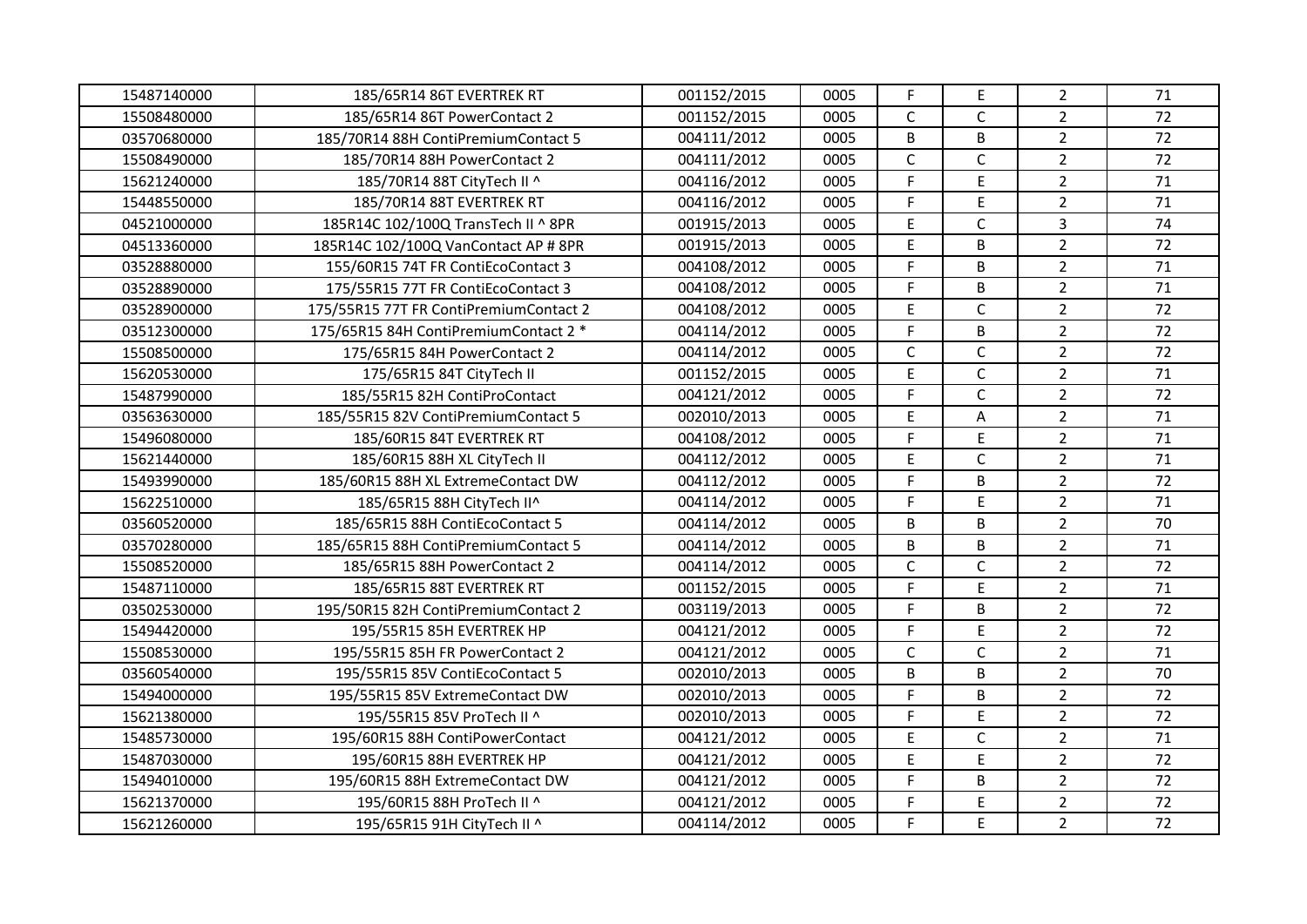| 15508550000 | 195/65R15 91H PowerContact 2                    | 004111/2012 | 0005 | C            | C            | $\overline{2}$ | 72         |
|-------------|-------------------------------------------------|-------------|------|--------------|--------------|----------------|------------|
| 03561070000 | 195/65R15 95H XL ContiEcoContact 5              | 004085/2012 | 0005 | B            | B            | $\overline{2}$ | 70         |
| 03563650000 | 195/65R15 95H XL ContiPremiumContact 5          | 004085/2012 | 0005 | $\mathsf C$  | A            | $\overline{2}$ | 71         |
| 04520790000 | 195/70R15C 104/102R TransTech II 8PR            | 001915/2013 | 0005 | $\mathsf E$  | $\mathsf{C}$ | $\overline{3}$ | 74         |
| 04513450000 | 195/70R15C 104/102R VanContact AP # 8PR         | 001915/2013 | 0005 | $\mathsf E$  | B            | $\overline{2}$ | 72         |
| 15509120000 | 205/60R15 91H FR ContiCrossContact AT           | 004121/2012 | 0005 | E            | $\mathsf{C}$ | $\overline{3}$ | 73         |
| 03500780000 | 205/60R15 91V ContiPremiumContact 2             | 002010/2013 | 0005 | $\mathsf E$  | E            | $\overline{2}$ | 72         |
| 03560610000 | 205/60R15 95V XL ContiEcoContact 5              | 004098/2012 | 0005 | B            | B            | $\mathbf 2$    | 71         |
| 15509110000 | 205/65R15 94H FR ContiCrossContact AT           | 004114/2012 | 0005 | $\mathsf E$  | $\mathsf{C}$ | $\overline{3}$ | 73         |
| 15508560000 | 205/65R15 94T PowerContact 2                    | 001152/2015 | 0005 | $\mathsf{C}$ | $\mathsf{C}$ | $\overline{2}$ | 72         |
| 15498940000 | 205/70R15 96T FR ContiCrossContact AT           | 004116/2012 | 0005 | E            | $\mathsf{C}$ | $\overline{3}$ | 73         |
| 04506360000 | 205/70R15 96T FR Grabber AT3                    | 004116/2012 | 0005 | F            | E.           | $\overline{3}$ | 74         |
| 04513490000 | 205/70R15C 106/104R VanContact AP # 8PR         | 004106/2012 | 0005 | $\mathsf{C}$ | B            | $\overline{2}$ | 72         |
| 04520640000 | 225/70R15C 112/110R TransTech II 8PR            | 004106/2012 | 0005 | E            | $\mathsf{C}$ | $\overline{3}$ | 74         |
| 04513310000 | 225/70R15C 112/110R VanContact AP # 8PR         | 004106/2012 | 0005 | $\mathsf{C}$ | B            | $\overline{2}$ | 72         |
| 04568630000 | 235/75R15 109S XL FR GRABBER AT2 OWL            | 004122/2012 | 0005 | $\mathsf F$  | E            | $\overline{3}$ | 75         |
| 15492910000 | 235/75R15 109T XL FR ContiCrossContact LX 2     | 004122/2012 | 0005 | $\mathsf E$  | $\mathsf{C}$ | $\overline{2}$ | 72         |
| 04504580000 | 255/70R15 108S FR GRABBER HTS60 OWL             | 004116/2012 | 0005 | E            | C            | $\overline{3}$ | 73         |
| 15491800000 | 265/70R15 112H FR ContiCrossContact LX 2        | 004111/2012 | 0005 | E            | B            | $\overline{3}$ | 73         |
| 04506870000 | 31X10.50R15LT 109S LRC FR Grabber AT3 OWL 6PR   | 004106/2012 | 0005 | F.           | B            | $\overline{3}$ | 75         |
| 04505390000 | 35X12.50R15LT 113Q LRC FR GRABBER AT2 # OWL 6PR | 004106/2012 | 0005 | <b>POR</b>   | <b>POR</b>   | <b>POR</b>     | <b>POR</b> |
| 03519700000 | T115/70R15 90M CST 17                           | 004113/2012 | 0005 | Spare        | Spare        | Spare          | Spare      |
| 03500890000 | 185/55R16 83V ContiPremiumContact 2             | 002010/2013 | 0005 | Ε            | B            | 2              | 72         |
| 15508570000 | 185/55R16 83V FR PowerContact 2                 | 002010/2013 | 0005 | $\mathsf{C}$ | $\mathsf{C}$ | $\overline{2}$ | 72         |
| 15488280000 | 195/45R16 84H XL FR ContiProContact             | 004089/2012 | 0005 | F            | C            | $\overline{2}$ | 72         |
| 15508580000 | 195/50R16 84H FR PowerContact 2                 | 003119/2013 | 0005 | $\mathsf C$  | $\mathsf{C}$ | $\overline{2}$ | 72         |
| 03507530000 | 195/50R16 84V FR ContiPremiumContact 2 #        | 004119/2012 | 0005 | E            | B            | $\overline{2}$ | 72         |
| 15505020000 | 195/55R16 87H ContiPowerContact                 | 004121/2012 | 0005 | $\mathsf E$  | $\mathsf{C}$ | $\overline{2}$ | 71         |
| 03562500000 | 195/55R16 87H ContiPremiumContact 5             | 004121/2012 | 0005 | $\mathsf C$  | $\mathsf A$  | $\overline{2}$ | 71         |
| 15508590000 | 195/55R16 87H FR PowerContact 2                 | 004121/2012 | 0005 | $\mathsf{C}$ | $\mathsf{C}$ | $\overline{2}$ | 72         |
| 03571610000 | 195/55R16 87V FR ContiPowerContact              | 002010/2013 | 0005 | $\mathsf{C}$ | B            | $\overline{2}$ | 71         |
| 03501040000 | 195/55R16 87V ContiPremiumContact 2 SSR *       | 002010/2013 | 0005 | $\mathsf F$  | B            | $\overline{2}$ | 72         |
| 03584500000 | 195/55R16 87V FR ContiPowerContact              | 002010/2013 | 0005 | $\mathsf C$  | C            | $\overline{2}$ | 71         |
| 15621550000 | 195/55R16 87V ProTech HP                        | 002010/2013 | 0005 | E            | $\mathsf{C}$ | $\overline{2}$ | 72         |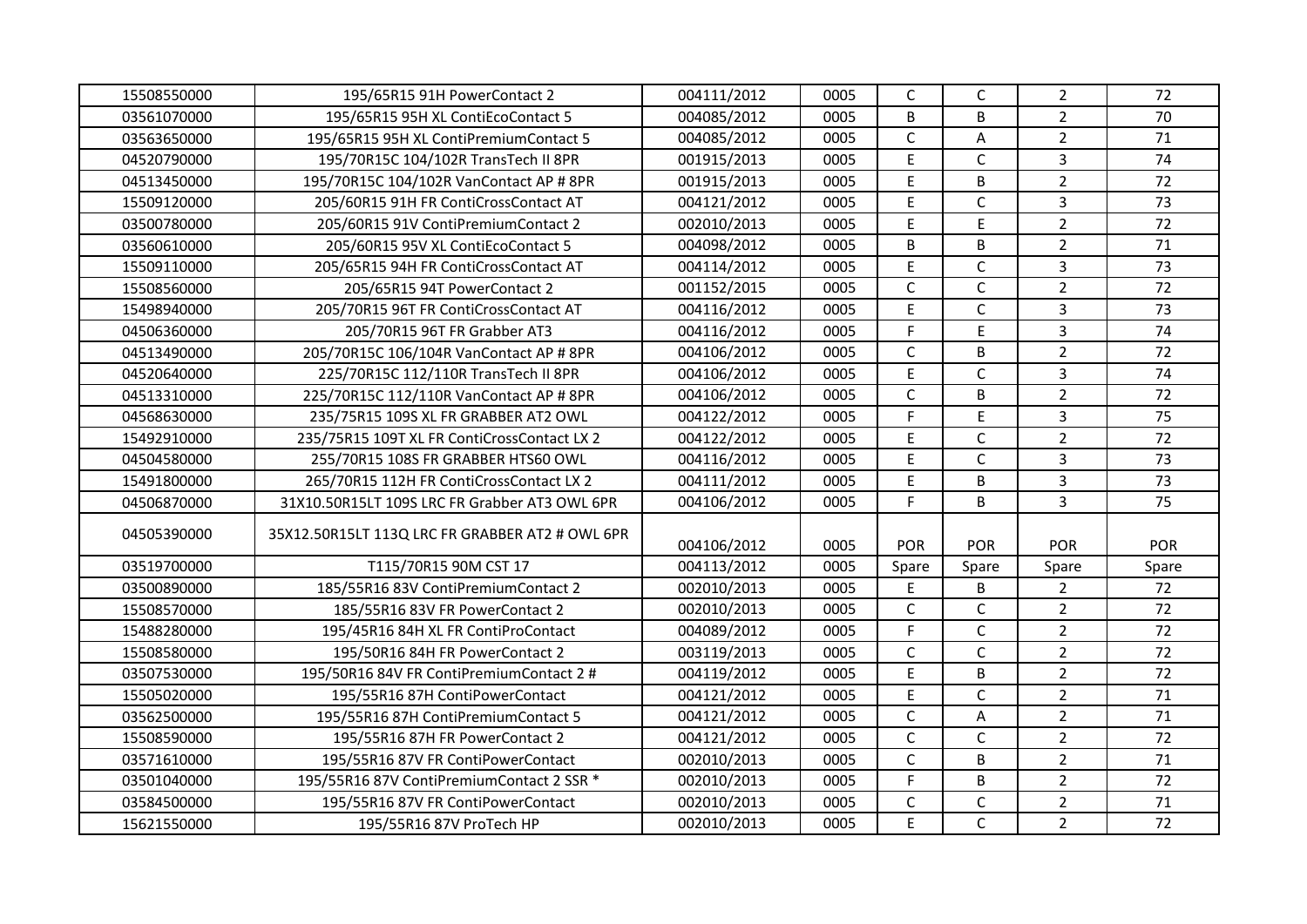| 15502460000 | 195/60R16 89H ContiCrossContact LX                 | 004121/2012 | 0005 | $\mathsf{C}$ | C            | $\overline{2}$ | 72 |
|-------------|----------------------------------------------------|-------------|------|--------------|--------------|----------------|----|
| 03560600000 | 195/60R16 93V XL ContiEcoContact 5                 | 004098/2012 | 0005 | B            | B            | $\overline{2}$ | 70 |
| 04511040000 | 195/65R16C 104/102T (100T) ContiVanContact 100 8PR | 001915/2013 | 0005 | C            | В            | 2              | 72 |
| 04513980000 | 195/75R16C 107/105R VanContact AP 8PR              | 004106/2012 | 0005 | $\mathsf{C}$ | B            | $\overline{2}$ | 72 |
| 15487040000 | 205/55R16 91H EVERTREK HP                          | 004121/2012 | 0005 | E            | E            | $\overline{2}$ | 72 |
| 15508610000 | 205/55R16 91V FR PowerContact 2                    | 002010/2013 | 0005 | $\mathsf{C}$ | $\mathsf{C}$ | $\overline{2}$ | 72 |
| 03502220000 | 205/55R16 91V ML ContiPremiumContact 2 MO          | 002010/2013 | 0005 | $\mathsf F$  | B            | $\overline{2}$ | 72 |
| 03561050000 | 205/55R16 91W ContiPremiumContact 5 AO             | 002010/2013 | 0005 | $\mathsf{C}$ | Α            | $\overline{2}$ | 71 |
| 03567540000 | 205/55R16 91W ContiPremiumContact SSR * #          | 002010/2013 | 0005 | F            | C            | $\overline{2}$ | 72 |
| 15621390000 | 205/55R16 91W ProTech II ^                         | 002010/2013 | 0005 | F            | E            | $\overline{2}$ | 72 |
| 15481580000 | 205/55ZR16 91W ExtremeContact DW                   | 002010/2013 | 0005 | F            | B            | $\overline{2}$ | 72 |
| 15493350000 | 205/60R16 92H ContiPowerContact                    | 004121/2012 | 0005 | $\mathsf E$  | $\mathsf{C}$ | $\overline{2}$ | 71 |
| 15500870000 | 205/60R16 92H ContiPowerContact                    | 004121/2012 | 0005 | $\mathsf{C}$ | $\mathsf{C}$ | $\overline{2}$ | 71 |
| 03565080000 | 205/60R16 92H ContiPremiumContact 5                | 004121/2012 | 0005 | $\mathsf C$  | B            | $\overline{2}$ | 71 |
| 15499110000 | 205/60R16 92H FR ContiCrossContact AT              | 004121/2012 | 0005 | $\mathsf E$  | $\mathsf{C}$ | $\mathbf{3}$   | 73 |
| 03561410000 | 205/60R16 92V ContiEcoContact 5                    | 002010/2013 | 0005 | B            | B            | $\overline{2}$ | 71 |
| 03506970000 | 205/70R16 97H ContiPremiumContact 2                | 004111/2012 | 0005 | $\mathsf C$  | B            | $\overline{2}$ | 72 |
| 04520750000 | 205/75R16C 110/108R TransTech II 8PR               | 004106/2012 | 0005 | $\mathsf E$  | $\mathsf{C}$ | $\overline{3}$ | 74 |
| 04513540000 | 205/75R16C 110/108R VanContact AP # 8PR            | 004106/2012 | 0005 | $\mathsf{C}$ | B            | $\overline{2}$ | 72 |
| 04510910000 | 205R16C 110/108T Vanco-8 8PR                       | 004106/2012 | 0005 | $\mathsf E$  | $\mathsf{C}$ | $\overline{3}$ | 73 |
| 03566880000 | 215/45R16 90V XL FR ContiPremiumContact 2 AO       | 004120/2012 | 0005 | $\mathsf{C}$ | B            | $\overline{2}$ | 72 |
| 03501310000 | 215/55R16 97W XL ContiPremiumContact 2             | 004098/2012 | 0005 | $\mathsf E$  | B            | $\overline{2}$ | 72 |
| 03563520000 | 215/60R16 99V XL ContiPremiumContact 5             | 004098/2012 | 0005 | $\mathsf{C}$ | Α            | $\overline{2}$ | 71 |
| 03565780000 | 215/65R16 98H ContiEcoContact 5                    | 004114/2012 | 0005 | B            | B            | $\overline{2}$ | 71 |
| 03573260000 | 215/65R16 98H FR ContiCrossContact LX 2 ##         | 004116/2012 | 0005 | $\mathsf E$  | $\mathsf{C}$ | $\overline{2}$ | 72 |
| 15476250000 | 215/65R16 98T ContiCrossContact AT                 | 001152/2015 | 0005 | F            | $\mathsf{C}$ | $\overline{3}$ | 75 |
| 04512310000 | 215/65R16C 106/104T ContiVanContact 100 6PR        | 004106/2012 | 0005 | $\mathsf{C}$ | B            | $\overline{2}$ | 72 |
| 03549210000 | 215/70R16 100H CrossContact LX Sport               | 004111/2012 | 0005 | E            | $\mathsf{C}$ | $\overline{3}$ | 75 |
| 04511460000 | 215/75R16C 113/111R ContiVanContact 100 8PR        | 004106/2012 | 0005 | B            | B            | $\overline{2}$ | 72 |
| 04520700000 | 215/75R16C 113/111R TransTech II 8PR               | 004106/2012 | 0005 | $\mathsf E$  | $\mathsf{C}$ | $\overline{3}$ | 74 |
| 03574960000 | 225/50R16 92Y FR PremiumContact 6                  | 004119/2012 | 0005 | $\mathsf{C}$ | Α            | $\overline{2}$ | 72 |
| 03502650000 | 225/55R16 95W ML ContiPremiumContact 2 MO          | 002010/2013 | 0005 | B            | B            | $\overline{2}$ | 72 |
| 04520740000 | 225/65R16C 112/110R TransTech II 8PR               | 004106/2012 | 0005 | E            | C            | $\mathbf{3}$   | 74 |
| 04515520000 | 225/65R16C 112/110R VanContact AP 8PR              | 004106/2012 | 0005 | $\mathsf C$  | B            | $\overline{2}$ | 72 |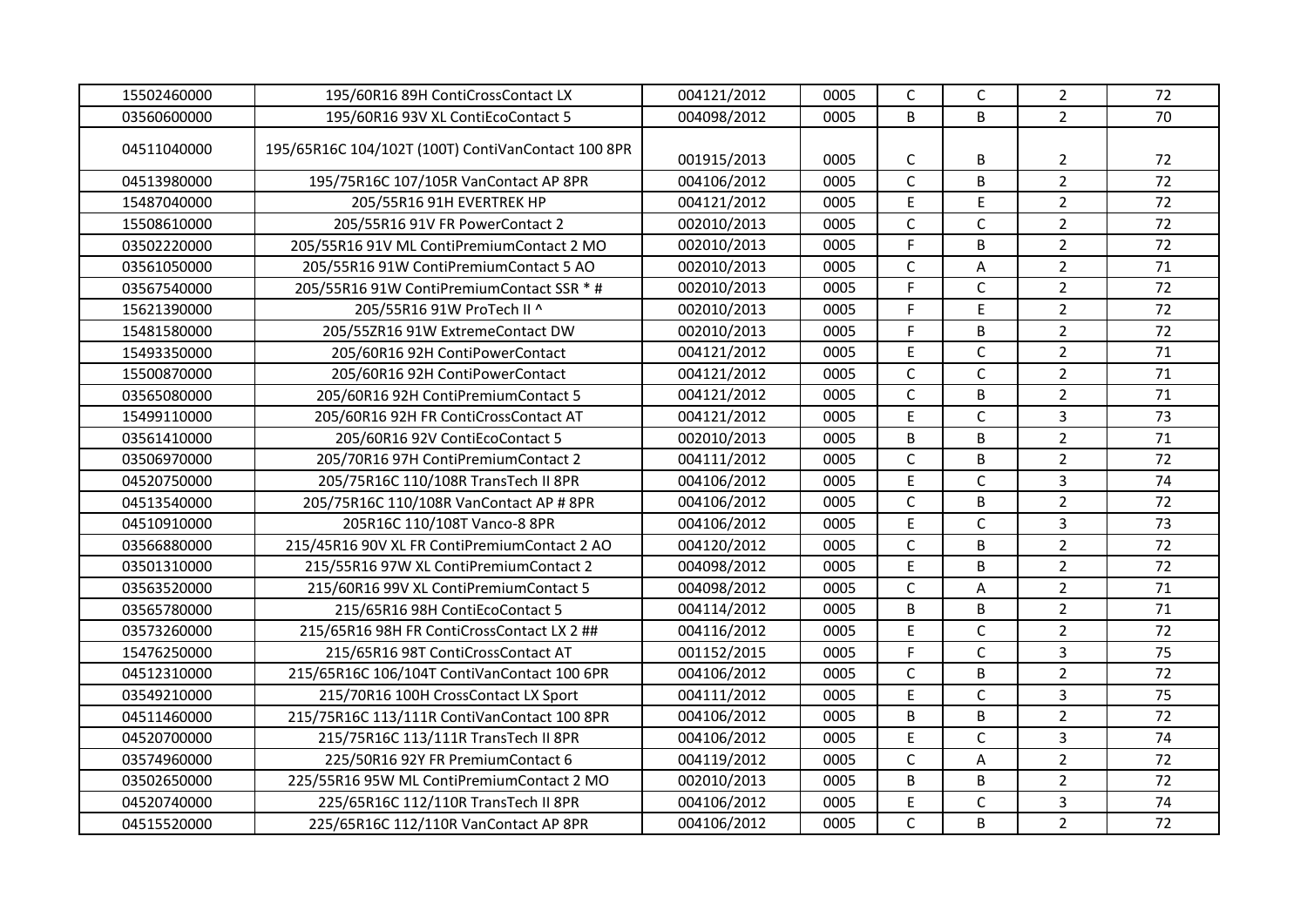| 15491860000 | 225/70R16 103H FR ContiCrossContact LX 2         | 004111/2012 | 0005 | E           | $\mathsf{C}$ | $\overline{2}$ | 72         |
|-------------|--------------------------------------------------|-------------|------|-------------|--------------|----------------|------------|
| 04504650000 | 225/70R16 103T FR GRABBER HTS60 OWL              | 004116/2012 | 0005 | E           | C            | 3              | 73         |
| 04713600000 | 225/75R16C 118/116R Vanco-8 10PR                 | 003118/2013 | 0005 | $\mathsf E$ | $\mathsf{C}$ | $\overline{3}$ | 73         |
| 03573220000 | 235/60R16 100H CrossContact UHP                  | 004121/2012 | 0005 | $\mathsf E$ | $\mathsf{C}$ | 3              | 73         |
| 15477150000 | 235/60R16 100H GRABBER UHP                       | 004121/2012 | 0005 | E           | $\mathsf{C}$ | $\overline{3}$ | 74         |
| 15492790000 | 235/70R16 106H FR ContiCrossContact LX 2         | 004111/2012 | 0005 | E           | $\mathsf{C}$ | $\overline{2}$ | 72         |
| 15505090000 | 235/70R16 106T FR CrossContact ATR               | 004116/2012 | 0005 | E           | $\mathsf{C}$ | $\overline{2}$ | 72         |
| 15496880000 | 245/70R16 111T XL ContiCrossContact LX           | 004087/2012 | 0005 | $\mathsf E$ | E            | $\overline{2}$ | 72         |
| 03544190000 | 245/70R16 111T XL ContiCrossContact LX 2         | 004087/2012 | 0005 | $\mathsf C$ | $\mathsf{C}$ | $\overline{2}$ | 72         |
| 15505700000 | 245/70R16 111T XL FR CrossContact ATR            | 004087/2012 | 0005 | $\mathsf E$ | C            | $\overline{2}$ | 72         |
| 04508540000 | 245/70R16 111T XL FR GRABBER AT                  | 004087/2012 | 0005 | F           | E            | $\mathbf{3}$   | 75         |
| 03549350000 | 255/70R16 111H ContiTrac                         | 004111/2012 | 0005 | F           | E            | $\overline{3}$ | 74         |
| 15505910000 | 255/70R16 111T FR CrossContact ATR               | 004116/2012 | 0005 | $\mathsf E$ | $\mathsf{C}$ | $\overline{2}$ | 72         |
| 15491810000 | 265/70R16 112H FR ContiCrossContact LX 2         | 004111/2012 | 0005 | $\mathsf E$ | $\mathsf{C}$ | 3              | 73         |
| 03548380000 | 265/70R16 112H FR CrossContact ATR               | 004111/2012 | 0005 | E           | $\mathsf{C}$ | $\overline{2}$ | 72         |
| 04506940000 | LT255/70R16 120/117S LRE FR Grabber AT3 OWL 10PR | 003118/2013 | 0005 | F           | В            | $\mathbf{3}$   | 75         |
| 05684090000 | LT265/75R16 123/120Q LRE FR GRABBER AT2 OWL 10PR | 003118/2013 | 0005 | <b>POR</b>  | <b>POR</b>   | <b>POR</b>     | <b>POR</b> |
| 05684100000 | LT285/75R16 122/119Q LRD FR GRABBER AT2 OWL 8PR  | 003118/2013 | 0005 | <b>POR</b>  | <b>POR</b>   | <b>POR</b>     | <b>POR</b> |
| 05684110000 | LT295/75R16 123/120Q LRD FR GRABBER AT2 OWL 8PR  | 003118/2013 | 0005 | <b>POR</b>  | <b>POR</b>   | <b>POR</b>     | <b>POR</b> |
| 05684120000 | LT315/75R16 121Q LRD FR GRABBER AT2 OWL 8PR      | 003118/2013 | 0005 | <b>POR</b>  | <b>POR</b>   | POR            | POR        |
| 15481540000 | P195/55R16 86H ContiProContact                   | 004121/2012 | 0005 | Ε           | C            | $\overline{2}$ | 72         |
| 03581560000 | T115/70R16 92M CST 17                            | 004113/2012 | 0005 | Spare       | Spare        | Spare          | Spare      |
| 03561390000 | T115/70R16 92M CST 17                            | 004113/2012 | 0005 | Spare       | Spare        | Spare          | Spare      |
| 03519480000 | T115/90R16 92M CST 17                            | 004081/2012 | 0005 | Spare       | Spare        | Spare          | Spare      |
| 03561380000 | T125/80R16 97M CST 17                            | 004082/2012 | 0005 | Spare       | Spare        | Spare          | Spare      |
| 15483530000 | T125/90R16 98M CST 17                            | 004081/2012 | 0005 | Spare       | Spare        | Spare          | Spare      |
| 03562300000 | 205/40R17 84V XL FR ContiSportContact 5          | 004120/2012 | 0005 | C           | B            | 2              | 72         |
| 03579240000 | 205/45R17 84V ContiSportContact 3 SSR *          | 004119/2012 | 0005 | $\mathsf F$ | B            | $\mathbf{3}$   | 73         |
| 03579560000 | 205/45R17 84V FR ContiSportContact 3             | 004119/2012 | 0005 | $\mathsf E$ | B            | $\mathbf{3}$   | 73         |
| 03578780000 | 205/45R17 84V FR ContiSportContact 3 *           | 004119/2012 | 0005 | F           | B            | $\mathbf{3}$   | 73         |
| 03578800000 | 205/45R17 84W ContiSportContact 3 SSR *          | 004119/2012 | 0005 | F           | B            | $\overline{3}$ | 73         |
|             |                                                  |             |      |             |              |                |            |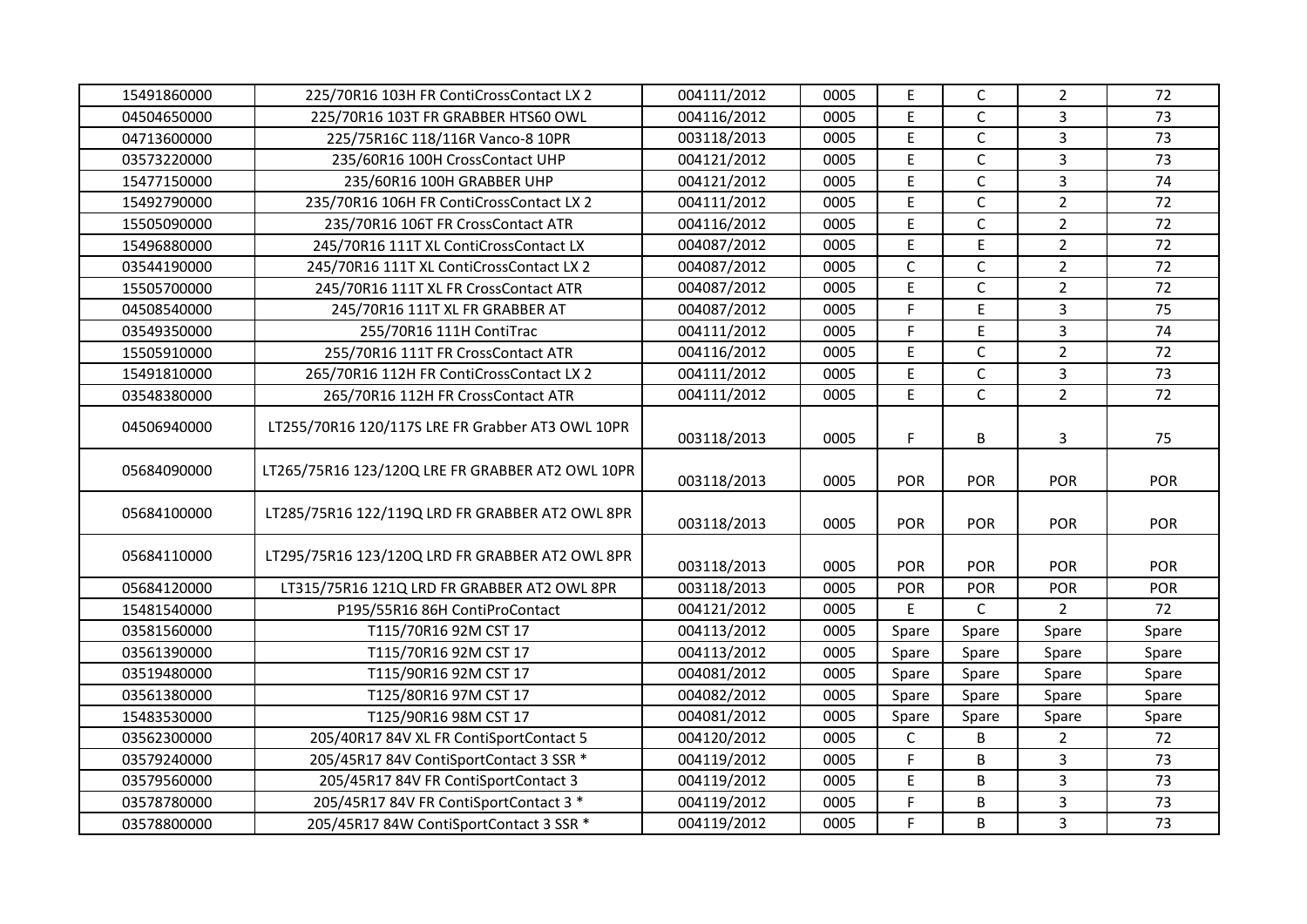| 0005<br>004119/2012<br>$\mathsf C$<br>A<br>$\overline{2}$<br>72<br>03527370000<br>205/50R17 89V FR ContiSportContact 5<br>0005<br>$\mathsf E$<br>B<br>$\overline{2}$<br>72<br>03508180000<br>205/50R17 89Y ContiPremiumContact 2 SSR *<br>004119/2012<br>0005<br>B<br>71<br>205/50R17 93V XL ContiEcoContact 5<br>004120/2012<br>0005<br>B<br>$\overline{2}$<br>03565660000<br>$\mathsf E$<br>B<br>$\overline{2}$<br>72<br>002010/2013<br>0005<br>03507990000<br>205/55R17 91V ContiPremiumContact 2 SSR *<br>$\mathsf{C}$<br>$\mathsf{C}$<br>$\overline{2}$<br>71<br>002010/2013<br>0005<br>15501270000<br>205/55R17 91V FR ContiPowerContact<br>E<br>B<br>$\overline{2}$<br>72<br>03561640000<br>0005<br>205/55R17 91V FR ContiPremiumContact 2<br>002010/2013<br>$\overline{2}$<br>71<br>B<br>B<br>03565210000<br>205/55R17 95V XL FR ContiEcoContact 5 J<br>004098/2012<br>0005<br>$\overline{2}$<br>B<br>71<br>B<br>03570050000<br>205/55R17 95Y XL FR ContiPremiumContact 5 J<br>004098/2012<br>0005<br>$\overline{3}$<br>73<br>03564400000<br>205/55ZR17 91Y FR ContiSportContact 3 N2 #<br>002010/2013<br>0005<br>F<br>A<br>$\overline{2}$<br>72<br>$\mathsf{C}$<br>B<br>004120/2012<br>0005<br>03567130000<br>215/40R17 87W XL FR ContiPremiumContact 2 AO<br>$\mathsf{C}$<br>$\overline{2}$<br>71<br>Α<br>03574910000<br>215/45R17 91Y XL FR PremiumContact 6<br>004120/2012<br>0005<br>F<br>$\overline{3}$<br>B<br>73<br>0005<br>15481680000<br>215/45ZR17 91W XL FR ExtremeContact DW<br>004120/2012<br>$\mathsf E$<br>B<br>3<br>73<br>15481690000<br>004120/2012<br>0005<br>215/50ZR17 95W XL FR ExtremeContact DW<br>B<br>$\overline{2}$<br>71<br>B<br>03569690000<br>215/55R17 94V ContiEcoContact 5 #<br>002010/2013<br>0005<br>$\mathsf E$<br>C<br>$\mathbf{3}$<br>73<br>002010/2013<br>0005<br>15497700000<br>215/55R17 94V FR ExtremeContact DW<br>$\overline{2}$<br>$\mathsf C$<br>71<br>Α<br>03566500000<br>215/55R17 94W ContiPremiumContact 5<br>002010/2013<br>0005<br>$\mathsf C$<br>$\overline{2}$<br>03563510000<br>215/60R17 96H ContiPremiumContact 5<br>004121/2012<br>0005<br>A<br>71<br>$\mathsf C$<br>$\mathsf{C}$<br>$\overline{2}$<br>72<br>03573270000<br>004121/2012<br>0005<br>215/60R17 96H FR ContiCrossContact LX 2 ##<br>E<br>F<br>$\overline{3}$<br>74<br>04506390000<br>215/60R17 96H FR Grabber AT3<br>004121/2012<br>0005<br>$\overline{2}$<br>B<br>B<br>71<br>03561030000<br>002010/2013<br>0005<br>215/60R17 96V ContiEcoContact 5 MO<br>F<br>B<br>$\overline{3}$<br>74<br>0005<br>03520860000<br>004119/2012<br>225/45R17 91W FR ContiSportContact 2 SSR *<br>$\overline{2}$<br>$\mathsf C$<br>B<br>72<br>004119/2012<br>0005<br>03507370000<br>225/45R17 91W FR ContiSportContact 5 MO<br>$\mathsf E$<br>$\overline{2}$<br>B<br>72<br>03509530000<br>004119/2012<br>0005<br>225/45R17 91W FR ContiSportContact 5 SSR *<br>$\overline{2}$<br>$\mathsf E$<br>B<br>72<br>03507230000<br>225/45R17 91W FR ContiSportContact 5 SSR MOE<br>004119/2012<br>0005<br>$\mathsf E$<br>B<br>$\overline{3}$<br>74<br>03579180000<br>225/45R17 91Y FR ContiSportContact 3 E SSR *<br>004119/2012<br>0005<br>72<br>$\overline{2}$<br>$\mathsf E$<br>B<br>03519400000<br>225/45R17 91Y FR ContiSportContact 5 AO<br>004119/2012<br>0005<br>B<br>$\overline{2}$<br>71<br>B<br>004120/2012<br>0005<br>03561090000<br>225/45R17 94V XL FR ContiEcoContact 5<br>E<br>B<br>$\overline{3}$<br>74<br>03509650000<br>004120/2012<br>0005<br>225/45R17 94W XL FR ContiSportContact 3 #<br>$\mathsf{C}$<br>$\overline{2}$<br>03570610000<br>004120/2012<br>0005<br>71<br>225/45R17 94Y XL FR PremiumContact 6<br>А<br>$\mathsf F$<br>$\overline{3}$<br>73<br>B<br>15481710000<br>225/45ZR17 91W FR ExtremeContact DW<br>004119/2012<br>0005<br>E<br>$\overline{3}$<br>F<br>73<br>15625660000<br>225/45ZR17 91W FR ProTech II<br>004119/2012<br>0005<br>$\overline{2}$<br>B<br>B<br>71<br>004119/2012<br>0005<br>03561110000<br>225/50R17 94V ContiEcoContact 5<br>B<br>$\mathbf{3}$<br>74<br>004119/2012<br>0005<br>F<br>03507930000<br>225/50R17 94V FR ContiSportContact 2 * |             |                                           |             |      |             |   |                |    |
|--------------------------------------------------------------------------------------------------------------------------------------------------------------------------------------------------------------------------------------------------------------------------------------------------------------------------------------------------------------------------------------------------------------------------------------------------------------------------------------------------------------------------------------------------------------------------------------------------------------------------------------------------------------------------------------------------------------------------------------------------------------------------------------------------------------------------------------------------------------------------------------------------------------------------------------------------------------------------------------------------------------------------------------------------------------------------------------------------------------------------------------------------------------------------------------------------------------------------------------------------------------------------------------------------------------------------------------------------------------------------------------------------------------------------------------------------------------------------------------------------------------------------------------------------------------------------------------------------------------------------------------------------------------------------------------------------------------------------------------------------------------------------------------------------------------------------------------------------------------------------------------------------------------------------------------------------------------------------------------------------------------------------------------------------------------------------------------------------------------------------------------------------------------------------------------------------------------------------------------------------------------------------------------------------------------------------------------------------------------------------------------------------------------------------------------------------------------------------------------------------------------------------------------------------------------------------------------------------------------------------------------------------------------------------------------------------------------------------------------------------------------------------------------------------------------------------------------------------------------------------------------------------------------------------------------------------------------------------------------------------------------------------------------------------------------------------------------------------------------------------------------------------------------------------------------------------------------------------------------------------------------------------------------------------------------------------------------------------------------------------------------------------------------------------------------------------------------------------------------------------------------------------------------------------------------------------------------------------------------------------------------------------------------------------------------------------------------------------------------------------------------------------------------------------------------------------------------------------------------------------------------------------------------------------------------------------------------------------------------------------------------------------------------------------------------------------------------------------------|-------------|-------------------------------------------|-------------|------|-------------|---|----------------|----|
|                                                                                                                                                                                                                                                                                                                                                                                                                                                                                                                                                                                                                                                                                                                                                                                                                                                                                                                                                                                                                                                                                                                                                                                                                                                                                                                                                                                                                                                                                                                                                                                                                                                                                                                                                                                                                                                                                                                                                                                                                                                                                                                                                                                                                                                                                                                                                                                                                                                                                                                                                                                                                                                                                                                                                                                                                                                                                                                                                                                                                                                                                                                                                                                                                                                                                                                                                                                                                                                                                                                                                                                                                                                                                                                                                                                                                                                                                                                                                                                                                                                                                                        | 03560730000 | 205/50R17 89V ContiPremiumContact 2 E     | 004119/2012 |      | $\mathsf E$ | C | $\overline{2}$ | 72 |
|                                                                                                                                                                                                                                                                                                                                                                                                                                                                                                                                                                                                                                                                                                                                                                                                                                                                                                                                                                                                                                                                                                                                                                                                                                                                                                                                                                                                                                                                                                                                                                                                                                                                                                                                                                                                                                                                                                                                                                                                                                                                                                                                                                                                                                                                                                                                                                                                                                                                                                                                                                                                                                                                                                                                                                                                                                                                                                                                                                                                                                                                                                                                                                                                                                                                                                                                                                                                                                                                                                                                                                                                                                                                                                                                                                                                                                                                                                                                                                                                                                                                                                        |             |                                           |             |      |             |   |                |    |
|                                                                                                                                                                                                                                                                                                                                                                                                                                                                                                                                                                                                                                                                                                                                                                                                                                                                                                                                                                                                                                                                                                                                                                                                                                                                                                                                                                                                                                                                                                                                                                                                                                                                                                                                                                                                                                                                                                                                                                                                                                                                                                                                                                                                                                                                                                                                                                                                                                                                                                                                                                                                                                                                                                                                                                                                                                                                                                                                                                                                                                                                                                                                                                                                                                                                                                                                                                                                                                                                                                                                                                                                                                                                                                                                                                                                                                                                                                                                                                                                                                                                                                        |             |                                           |             |      |             |   |                |    |
|                                                                                                                                                                                                                                                                                                                                                                                                                                                                                                                                                                                                                                                                                                                                                                                                                                                                                                                                                                                                                                                                                                                                                                                                                                                                                                                                                                                                                                                                                                                                                                                                                                                                                                                                                                                                                                                                                                                                                                                                                                                                                                                                                                                                                                                                                                                                                                                                                                                                                                                                                                                                                                                                                                                                                                                                                                                                                                                                                                                                                                                                                                                                                                                                                                                                                                                                                                                                                                                                                                                                                                                                                                                                                                                                                                                                                                                                                                                                                                                                                                                                                                        |             |                                           |             |      |             |   |                |    |
|                                                                                                                                                                                                                                                                                                                                                                                                                                                                                                                                                                                                                                                                                                                                                                                                                                                                                                                                                                                                                                                                                                                                                                                                                                                                                                                                                                                                                                                                                                                                                                                                                                                                                                                                                                                                                                                                                                                                                                                                                                                                                                                                                                                                                                                                                                                                                                                                                                                                                                                                                                                                                                                                                                                                                                                                                                                                                                                                                                                                                                                                                                                                                                                                                                                                                                                                                                                                                                                                                                                                                                                                                                                                                                                                                                                                                                                                                                                                                                                                                                                                                                        |             |                                           |             |      |             |   |                |    |
|                                                                                                                                                                                                                                                                                                                                                                                                                                                                                                                                                                                                                                                                                                                                                                                                                                                                                                                                                                                                                                                                                                                                                                                                                                                                                                                                                                                                                                                                                                                                                                                                                                                                                                                                                                                                                                                                                                                                                                                                                                                                                                                                                                                                                                                                                                                                                                                                                                                                                                                                                                                                                                                                                                                                                                                                                                                                                                                                                                                                                                                                                                                                                                                                                                                                                                                                                                                                                                                                                                                                                                                                                                                                                                                                                                                                                                                                                                                                                                                                                                                                                                        |             |                                           |             |      |             |   |                |    |
|                                                                                                                                                                                                                                                                                                                                                                                                                                                                                                                                                                                                                                                                                                                                                                                                                                                                                                                                                                                                                                                                                                                                                                                                                                                                                                                                                                                                                                                                                                                                                                                                                                                                                                                                                                                                                                                                                                                                                                                                                                                                                                                                                                                                                                                                                                                                                                                                                                                                                                                                                                                                                                                                                                                                                                                                                                                                                                                                                                                                                                                                                                                                                                                                                                                                                                                                                                                                                                                                                                                                                                                                                                                                                                                                                                                                                                                                                                                                                                                                                                                                                                        |             |                                           |             |      |             |   |                |    |
|                                                                                                                                                                                                                                                                                                                                                                                                                                                                                                                                                                                                                                                                                                                                                                                                                                                                                                                                                                                                                                                                                                                                                                                                                                                                                                                                                                                                                                                                                                                                                                                                                                                                                                                                                                                                                                                                                                                                                                                                                                                                                                                                                                                                                                                                                                                                                                                                                                                                                                                                                                                                                                                                                                                                                                                                                                                                                                                                                                                                                                                                                                                                                                                                                                                                                                                                                                                                                                                                                                                                                                                                                                                                                                                                                                                                                                                                                                                                                                                                                                                                                                        |             |                                           |             |      |             |   |                |    |
|                                                                                                                                                                                                                                                                                                                                                                                                                                                                                                                                                                                                                                                                                                                                                                                                                                                                                                                                                                                                                                                                                                                                                                                                                                                                                                                                                                                                                                                                                                                                                                                                                                                                                                                                                                                                                                                                                                                                                                                                                                                                                                                                                                                                                                                                                                                                                                                                                                                                                                                                                                                                                                                                                                                                                                                                                                                                                                                                                                                                                                                                                                                                                                                                                                                                                                                                                                                                                                                                                                                                                                                                                                                                                                                                                                                                                                                                                                                                                                                                                                                                                                        |             |                                           |             |      |             |   |                |    |
|                                                                                                                                                                                                                                                                                                                                                                                                                                                                                                                                                                                                                                                                                                                                                                                                                                                                                                                                                                                                                                                                                                                                                                                                                                                                                                                                                                                                                                                                                                                                                                                                                                                                                                                                                                                                                                                                                                                                                                                                                                                                                                                                                                                                                                                                                                                                                                                                                                                                                                                                                                                                                                                                                                                                                                                                                                                                                                                                                                                                                                                                                                                                                                                                                                                                                                                                                                                                                                                                                                                                                                                                                                                                                                                                                                                                                                                                                                                                                                                                                                                                                                        |             |                                           |             |      |             |   |                |    |
|                                                                                                                                                                                                                                                                                                                                                                                                                                                                                                                                                                                                                                                                                                                                                                                                                                                                                                                                                                                                                                                                                                                                                                                                                                                                                                                                                                                                                                                                                                                                                                                                                                                                                                                                                                                                                                                                                                                                                                                                                                                                                                                                                                                                                                                                                                                                                                                                                                                                                                                                                                                                                                                                                                                                                                                                                                                                                                                                                                                                                                                                                                                                                                                                                                                                                                                                                                                                                                                                                                                                                                                                                                                                                                                                                                                                                                                                                                                                                                                                                                                                                                        |             |                                           |             |      |             |   |                |    |
|                                                                                                                                                                                                                                                                                                                                                                                                                                                                                                                                                                                                                                                                                                                                                                                                                                                                                                                                                                                                                                                                                                                                                                                                                                                                                                                                                                                                                                                                                                                                                                                                                                                                                                                                                                                                                                                                                                                                                                                                                                                                                                                                                                                                                                                                                                                                                                                                                                                                                                                                                                                                                                                                                                                                                                                                                                                                                                                                                                                                                                                                                                                                                                                                                                                                                                                                                                                                                                                                                                                                                                                                                                                                                                                                                                                                                                                                                                                                                                                                                                                                                                        |             |                                           |             |      |             |   |                |    |
|                                                                                                                                                                                                                                                                                                                                                                                                                                                                                                                                                                                                                                                                                                                                                                                                                                                                                                                                                                                                                                                                                                                                                                                                                                                                                                                                                                                                                                                                                                                                                                                                                                                                                                                                                                                                                                                                                                                                                                                                                                                                                                                                                                                                                                                                                                                                                                                                                                                                                                                                                                                                                                                                                                                                                                                                                                                                                                                                                                                                                                                                                                                                                                                                                                                                                                                                                                                                                                                                                                                                                                                                                                                                                                                                                                                                                                                                                                                                                                                                                                                                                                        |             |                                           |             |      |             |   |                |    |
|                                                                                                                                                                                                                                                                                                                                                                                                                                                                                                                                                                                                                                                                                                                                                                                                                                                                                                                                                                                                                                                                                                                                                                                                                                                                                                                                                                                                                                                                                                                                                                                                                                                                                                                                                                                                                                                                                                                                                                                                                                                                                                                                                                                                                                                                                                                                                                                                                                                                                                                                                                                                                                                                                                                                                                                                                                                                                                                                                                                                                                                                                                                                                                                                                                                                                                                                                                                                                                                                                                                                                                                                                                                                                                                                                                                                                                                                                                                                                                                                                                                                                                        |             |                                           |             |      |             |   |                |    |
|                                                                                                                                                                                                                                                                                                                                                                                                                                                                                                                                                                                                                                                                                                                                                                                                                                                                                                                                                                                                                                                                                                                                                                                                                                                                                                                                                                                                                                                                                                                                                                                                                                                                                                                                                                                                                                                                                                                                                                                                                                                                                                                                                                                                                                                                                                                                                                                                                                                                                                                                                                                                                                                                                                                                                                                                                                                                                                                                                                                                                                                                                                                                                                                                                                                                                                                                                                                                                                                                                                                                                                                                                                                                                                                                                                                                                                                                                                                                                                                                                                                                                                        |             |                                           |             |      |             |   |                |    |
|                                                                                                                                                                                                                                                                                                                                                                                                                                                                                                                                                                                                                                                                                                                                                                                                                                                                                                                                                                                                                                                                                                                                                                                                                                                                                                                                                                                                                                                                                                                                                                                                                                                                                                                                                                                                                                                                                                                                                                                                                                                                                                                                                                                                                                                                                                                                                                                                                                                                                                                                                                                                                                                                                                                                                                                                                                                                                                                                                                                                                                                                                                                                                                                                                                                                                                                                                                                                                                                                                                                                                                                                                                                                                                                                                                                                                                                                                                                                                                                                                                                                                                        |             |                                           |             |      |             |   |                |    |
|                                                                                                                                                                                                                                                                                                                                                                                                                                                                                                                                                                                                                                                                                                                                                                                                                                                                                                                                                                                                                                                                                                                                                                                                                                                                                                                                                                                                                                                                                                                                                                                                                                                                                                                                                                                                                                                                                                                                                                                                                                                                                                                                                                                                                                                                                                                                                                                                                                                                                                                                                                                                                                                                                                                                                                                                                                                                                                                                                                                                                                                                                                                                                                                                                                                                                                                                                                                                                                                                                                                                                                                                                                                                                                                                                                                                                                                                                                                                                                                                                                                                                                        |             |                                           |             |      |             |   |                |    |
|                                                                                                                                                                                                                                                                                                                                                                                                                                                                                                                                                                                                                                                                                                                                                                                                                                                                                                                                                                                                                                                                                                                                                                                                                                                                                                                                                                                                                                                                                                                                                                                                                                                                                                                                                                                                                                                                                                                                                                                                                                                                                                                                                                                                                                                                                                                                                                                                                                                                                                                                                                                                                                                                                                                                                                                                                                                                                                                                                                                                                                                                                                                                                                                                                                                                                                                                                                                                                                                                                                                                                                                                                                                                                                                                                                                                                                                                                                                                                                                                                                                                                                        |             |                                           |             |      |             |   |                |    |
|                                                                                                                                                                                                                                                                                                                                                                                                                                                                                                                                                                                                                                                                                                                                                                                                                                                                                                                                                                                                                                                                                                                                                                                                                                                                                                                                                                                                                                                                                                                                                                                                                                                                                                                                                                                                                                                                                                                                                                                                                                                                                                                                                                                                                                                                                                                                                                                                                                                                                                                                                                                                                                                                                                                                                                                                                                                                                                                                                                                                                                                                                                                                                                                                                                                                                                                                                                                                                                                                                                                                                                                                                                                                                                                                                                                                                                                                                                                                                                                                                                                                                                        |             |                                           |             |      |             |   |                |    |
|                                                                                                                                                                                                                                                                                                                                                                                                                                                                                                                                                                                                                                                                                                                                                                                                                                                                                                                                                                                                                                                                                                                                                                                                                                                                                                                                                                                                                                                                                                                                                                                                                                                                                                                                                                                                                                                                                                                                                                                                                                                                                                                                                                                                                                                                                                                                                                                                                                                                                                                                                                                                                                                                                                                                                                                                                                                                                                                                                                                                                                                                                                                                                                                                                                                                                                                                                                                                                                                                                                                                                                                                                                                                                                                                                                                                                                                                                                                                                                                                                                                                                                        |             |                                           |             |      |             |   |                |    |
|                                                                                                                                                                                                                                                                                                                                                                                                                                                                                                                                                                                                                                                                                                                                                                                                                                                                                                                                                                                                                                                                                                                                                                                                                                                                                                                                                                                                                                                                                                                                                                                                                                                                                                                                                                                                                                                                                                                                                                                                                                                                                                                                                                                                                                                                                                                                                                                                                                                                                                                                                                                                                                                                                                                                                                                                                                                                                                                                                                                                                                                                                                                                                                                                                                                                                                                                                                                                                                                                                                                                                                                                                                                                                                                                                                                                                                                                                                                                                                                                                                                                                                        |             |                                           |             |      |             |   |                |    |
|                                                                                                                                                                                                                                                                                                                                                                                                                                                                                                                                                                                                                                                                                                                                                                                                                                                                                                                                                                                                                                                                                                                                                                                                                                                                                                                                                                                                                                                                                                                                                                                                                                                                                                                                                                                                                                                                                                                                                                                                                                                                                                                                                                                                                                                                                                                                                                                                                                                                                                                                                                                                                                                                                                                                                                                                                                                                                                                                                                                                                                                                                                                                                                                                                                                                                                                                                                                                                                                                                                                                                                                                                                                                                                                                                                                                                                                                                                                                                                                                                                                                                                        |             |                                           |             |      |             |   |                |    |
|                                                                                                                                                                                                                                                                                                                                                                                                                                                                                                                                                                                                                                                                                                                                                                                                                                                                                                                                                                                                                                                                                                                                                                                                                                                                                                                                                                                                                                                                                                                                                                                                                                                                                                                                                                                                                                                                                                                                                                                                                                                                                                                                                                                                                                                                                                                                                                                                                                                                                                                                                                                                                                                                                                                                                                                                                                                                                                                                                                                                                                                                                                                                                                                                                                                                                                                                                                                                                                                                                                                                                                                                                                                                                                                                                                                                                                                                                                                                                                                                                                                                                                        |             |                                           |             |      |             |   |                |    |
|                                                                                                                                                                                                                                                                                                                                                                                                                                                                                                                                                                                                                                                                                                                                                                                                                                                                                                                                                                                                                                                                                                                                                                                                                                                                                                                                                                                                                                                                                                                                                                                                                                                                                                                                                                                                                                                                                                                                                                                                                                                                                                                                                                                                                                                                                                                                                                                                                                                                                                                                                                                                                                                                                                                                                                                                                                                                                                                                                                                                                                                                                                                                                                                                                                                                                                                                                                                                                                                                                                                                                                                                                                                                                                                                                                                                                                                                                                                                                                                                                                                                                                        |             |                                           |             |      |             |   |                |    |
|                                                                                                                                                                                                                                                                                                                                                                                                                                                                                                                                                                                                                                                                                                                                                                                                                                                                                                                                                                                                                                                                                                                                                                                                                                                                                                                                                                                                                                                                                                                                                                                                                                                                                                                                                                                                                                                                                                                                                                                                                                                                                                                                                                                                                                                                                                                                                                                                                                                                                                                                                                                                                                                                                                                                                                                                                                                                                                                                                                                                                                                                                                                                                                                                                                                                                                                                                                                                                                                                                                                                                                                                                                                                                                                                                                                                                                                                                                                                                                                                                                                                                                        |             |                                           |             |      |             |   |                |    |
|                                                                                                                                                                                                                                                                                                                                                                                                                                                                                                                                                                                                                                                                                                                                                                                                                                                                                                                                                                                                                                                                                                                                                                                                                                                                                                                                                                                                                                                                                                                                                                                                                                                                                                                                                                                                                                                                                                                                                                                                                                                                                                                                                                                                                                                                                                                                                                                                                                                                                                                                                                                                                                                                                                                                                                                                                                                                                                                                                                                                                                                                                                                                                                                                                                                                                                                                                                                                                                                                                                                                                                                                                                                                                                                                                                                                                                                                                                                                                                                                                                                                                                        |             |                                           |             |      |             |   |                |    |
|                                                                                                                                                                                                                                                                                                                                                                                                                                                                                                                                                                                                                                                                                                                                                                                                                                                                                                                                                                                                                                                                                                                                                                                                                                                                                                                                                                                                                                                                                                                                                                                                                                                                                                                                                                                                                                                                                                                                                                                                                                                                                                                                                                                                                                                                                                                                                                                                                                                                                                                                                                                                                                                                                                                                                                                                                                                                                                                                                                                                                                                                                                                                                                                                                                                                                                                                                                                                                                                                                                                                                                                                                                                                                                                                                                                                                                                                                                                                                                                                                                                                                                        |             |                                           |             |      |             |   |                |    |
|                                                                                                                                                                                                                                                                                                                                                                                                                                                                                                                                                                                                                                                                                                                                                                                                                                                                                                                                                                                                                                                                                                                                                                                                                                                                                                                                                                                                                                                                                                                                                                                                                                                                                                                                                                                                                                                                                                                                                                                                                                                                                                                                                                                                                                                                                                                                                                                                                                                                                                                                                                                                                                                                                                                                                                                                                                                                                                                                                                                                                                                                                                                                                                                                                                                                                                                                                                                                                                                                                                                                                                                                                                                                                                                                                                                                                                                                                                                                                                                                                                                                                                        |             |                                           |             |      |             |   |                |    |
|                                                                                                                                                                                                                                                                                                                                                                                                                                                                                                                                                                                                                                                                                                                                                                                                                                                                                                                                                                                                                                                                                                                                                                                                                                                                                                                                                                                                                                                                                                                                                                                                                                                                                                                                                                                                                                                                                                                                                                                                                                                                                                                                                                                                                                                                                                                                                                                                                                                                                                                                                                                                                                                                                                                                                                                                                                                                                                                                                                                                                                                                                                                                                                                                                                                                                                                                                                                                                                                                                                                                                                                                                                                                                                                                                                                                                                                                                                                                                                                                                                                                                                        |             |                                           |             |      |             |   |                |    |
|                                                                                                                                                                                                                                                                                                                                                                                                                                                                                                                                                                                                                                                                                                                                                                                                                                                                                                                                                                                                                                                                                                                                                                                                                                                                                                                                                                                                                                                                                                                                                                                                                                                                                                                                                                                                                                                                                                                                                                                                                                                                                                                                                                                                                                                                                                                                                                                                                                                                                                                                                                                                                                                                                                                                                                                                                                                                                                                                                                                                                                                                                                                                                                                                                                                                                                                                                                                                                                                                                                                                                                                                                                                                                                                                                                                                                                                                                                                                                                                                                                                                                                        |             |                                           |             |      |             |   |                |    |
|                                                                                                                                                                                                                                                                                                                                                                                                                                                                                                                                                                                                                                                                                                                                                                                                                                                                                                                                                                                                                                                                                                                                                                                                                                                                                                                                                                                                                                                                                                                                                                                                                                                                                                                                                                                                                                                                                                                                                                                                                                                                                                                                                                                                                                                                                                                                                                                                                                                                                                                                                                                                                                                                                                                                                                                                                                                                                                                                                                                                                                                                                                                                                                                                                                                                                                                                                                                                                                                                                                                                                                                                                                                                                                                                                                                                                                                                                                                                                                                                                                                                                                        |             |                                           |             |      |             |   |                |    |
|                                                                                                                                                                                                                                                                                                                                                                                                                                                                                                                                                                                                                                                                                                                                                                                                                                                                                                                                                                                                                                                                                                                                                                                                                                                                                                                                                                                                                                                                                                                                                                                                                                                                                                                                                                                                                                                                                                                                                                                                                                                                                                                                                                                                                                                                                                                                                                                                                                                                                                                                                                                                                                                                                                                                                                                                                                                                                                                                                                                                                                                                                                                                                                                                                                                                                                                                                                                                                                                                                                                                                                                                                                                                                                                                                                                                                                                                                                                                                                                                                                                                                                        |             |                                           |             |      |             |   |                |    |
|                                                                                                                                                                                                                                                                                                                                                                                                                                                                                                                                                                                                                                                                                                                                                                                                                                                                                                                                                                                                                                                                                                                                                                                                                                                                                                                                                                                                                                                                                                                                                                                                                                                                                                                                                                                                                                                                                                                                                                                                                                                                                                                                                                                                                                                                                                                                                                                                                                                                                                                                                                                                                                                                                                                                                                                                                                                                                                                                                                                                                                                                                                                                                                                                                                                                                                                                                                                                                                                                                                                                                                                                                                                                                                                                                                                                                                                                                                                                                                                                                                                                                                        |             |                                           |             |      |             |   |                |    |
|                                                                                                                                                                                                                                                                                                                                                                                                                                                                                                                                                                                                                                                                                                                                                                                                                                                                                                                                                                                                                                                                                                                                                                                                                                                                                                                                                                                                                                                                                                                                                                                                                                                                                                                                                                                                                                                                                                                                                                                                                                                                                                                                                                                                                                                                                                                                                                                                                                                                                                                                                                                                                                                                                                                                                                                                                                                                                                                                                                                                                                                                                                                                                                                                                                                                                                                                                                                                                                                                                                                                                                                                                                                                                                                                                                                                                                                                                                                                                                                                                                                                                                        |             |                                           |             |      |             |   |                |    |
|                                                                                                                                                                                                                                                                                                                                                                                                                                                                                                                                                                                                                                                                                                                                                                                                                                                                                                                                                                                                                                                                                                                                                                                                                                                                                                                                                                                                                                                                                                                                                                                                                                                                                                                                                                                                                                                                                                                                                                                                                                                                                                                                                                                                                                                                                                                                                                                                                                                                                                                                                                                                                                                                                                                                                                                                                                                                                                                                                                                                                                                                                                                                                                                                                                                                                                                                                                                                                                                                                                                                                                                                                                                                                                                                                                                                                                                                                                                                                                                                                                                                                                        | 03564210000 | 225/50R17 94W ContiSportContact 5 SSR MOE | 004119/2012 | 0005 | $\mathsf E$ | B | $\overline{2}$ | 72 |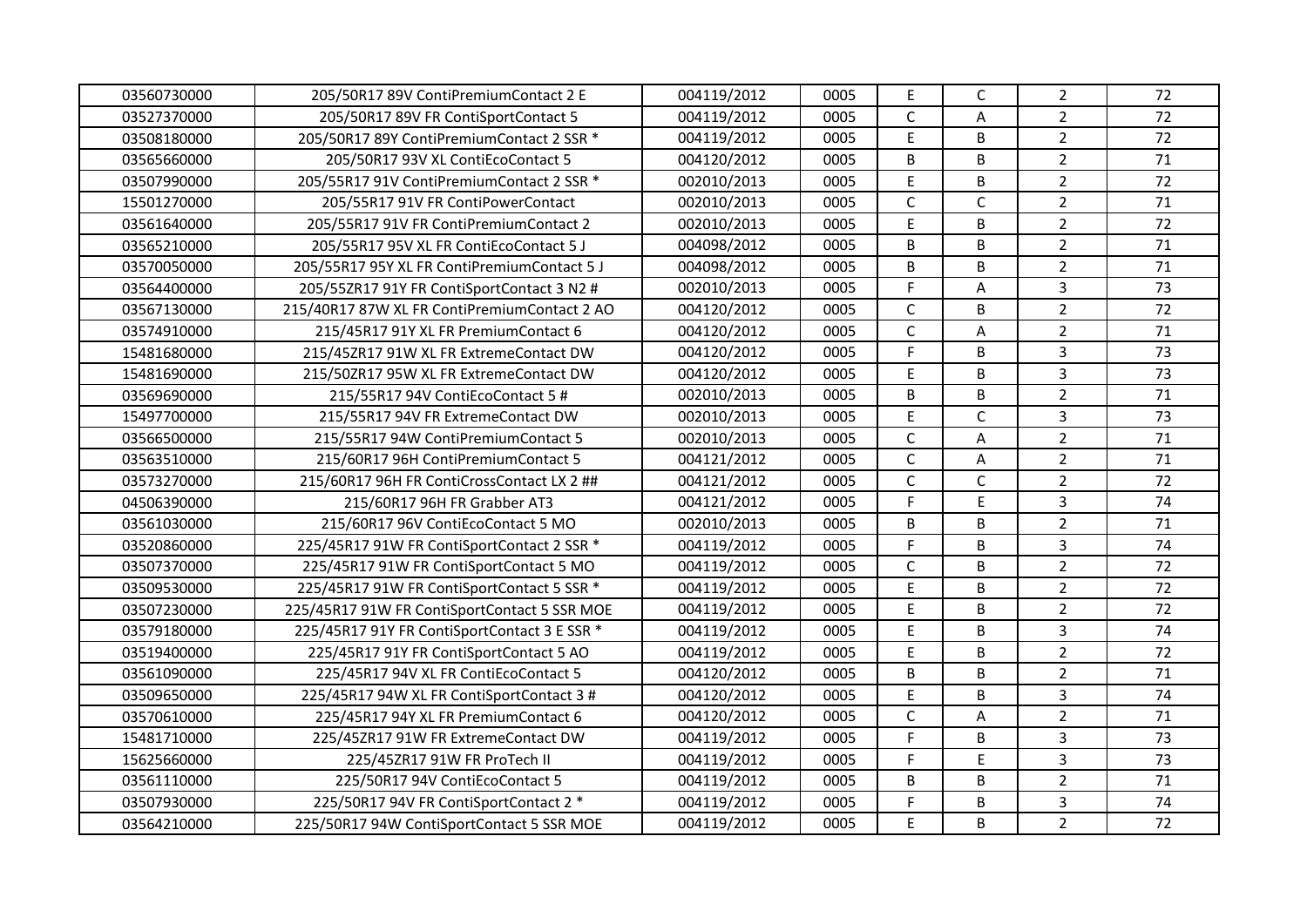| 03509570000 | 225/50R17 94W FR ContiSportContact 5 SSR *     | 004119/2012 | 0005 | $\mathsf E$    | B            | $\overline{2}$ | 72 |
|-------------|------------------------------------------------|-------------|------|----------------|--------------|----------------|----|
| 03519280000 | 225/50R17 98Y XL FR ContiSportContact 2 AO     | 004120/2012 | 0005 | E              | B            | $\overline{3}$ | 74 |
| 03570720000 | 225/50R17 98Y XL FR PremiumContact 6           | 004120/2012 | 0005 | $\mathsf C$    | A            | $\overline{2}$ | 72 |
| 15621670000 | 225/50R17 98Y XL FR ProTech HP                 | 004120/2012 | 0005 | E              | $\mathsf{C}$ | $\overline{2}$ | 72 |
| 15481720000 | 225/50ZR17 94W FR ExtremeContact DW            | 004119/2012 | 0005 | E              | B            | $\overline{3}$ | 73 |
| 03570260000 | 225/55R17 97V FR ContiPremiumContact 5 VOL     | 002010/2013 | 0005 | $\mathsf{C}$   | B            | $\overline{2}$ | 71 |
| 03509560000 | 225/55R17 97Y ContiPremiumContact 2 *          | 002010/2013 | 0005 | E              | B            | $\overline{2}$ | 72 |
| 03544210000 | 225/60R17 103H XL FR ContiCrossContact LX 2    | 004112/2012 | 0005 | B              | $\mathsf C$  | $\overline{2}$ | 72 |
| 15493400000 | 225/65R17 102H FR ContiCrossContact LX 2       | 004114/2012 | 0005 | E              | C            | $\overline{2}$ | 72 |
| 04506450000 | 225/70R17 108T XL FR Grabber AT3               | 004087/2012 | 0005 | E              | E            | 3              | 74 |
| 03568420000 | 235/45R17 94W FR ContiSportContact 5 ##        | 004119/2012 | 0005 | E              | B            | $\overline{2}$ | 72 |
| 03509950000 | 235/45R17 94W FR ContiSportContact 5 ContiSeal | 004119/2012 | 0005 | $\mathsf E$    | B            | $\overline{2}$ | 72 |
| 03579310000 | 235/45R17 94W FR ML ContiSportContact 3 MO     | 004119/2012 | 0005 | E              | B            | $\overline{2}$ | 72 |
| 03570810000 | 235/45R17 97Y XL FR PremiumContact 6           | 004120/2012 | 0005 | C              | Α            | $\overline{2}$ | 72 |
| 15481730000 | 235/45ZR17 94W FR ExtremeContact DW            | 004119/2012 | 0005 | $\overline{F}$ | B            | $\overline{3}$ | 73 |
| 03560340000 | 235/50R17 96W FR ContiSportContact 5           | 004119/2012 | 0005 | $\mathsf E$    | А            | $\overline{2}$ | 72 |
| 03564420000 | 235/50ZR17 96Y FR ContiSportContact 3 N2 #     | 004119/2012 | 0005 | $\mathsf E$    | A            | $\overline{3}$ | 74 |
| 03543860000 | 235/55R17 99H FR CrossContact UHP              | 004121/2012 | 0005 | E              | A            | $\overline{3}$ | 73 |
| 03567430000 | 235/55R17 99V ContiPremiumContact 5 AO         | 002010/2013 | 0005 | $\mathsf{C}$   | A            | $\overline{2}$ | 71 |
| 03500110000 | 235/60R17 102Y ContiPremiumContact 2 AO        | 002010/2013 | 0005 | $\overline{F}$ | B            | $\overline{2}$ | 72 |
| 03568050000 | 235/65R17 104V ContiPremiumContact 5           | 004109/2012 | 0005 | $\mathsf{C}$   | B            | $\overline{2}$ | 71 |
| 03549060000 | 235/65R17 108V XL FR 4x4Contact N1             | 004091/2012 | 0005 | E              | $\mathsf{C}$ | $\overline{3}$ | 73 |
| 03548220000 | 235/65R17 108V XL FR CrossContact ATR          | 004091/2012 | 0005 | E              | $\mathsf{C}$ | $\overline{2}$ | 72 |
| 04710390000 | 235/65R17 108V XL FR CrossContact LX Sport LR  | 004091/2012 | 0005 | B              | C            | $\overline{3}$ | 75 |
| 03507380000 | 245/40R17 91W FR ContiSportContact 5 MO        | 004119/2012 | 0005 | $\mathsf{C}$   | B            | $\overline{2}$ | 72 |
| 03561780000 | 245/40R17 91Y FR ContiSportContact 5 MO        | 004119/2012 | 0005 | $\mathsf C$    | B            | $\overline{2}$ | 72 |
| 03507360000 | 245/45R17 99Y XL FR ContiSportContact 5 MO     | 004120/2012 | 0005 | $\mathsf{C}$   | B            | $\overline{2}$ | 72 |
| 04506560000 | 245/65R17 111H XL FR Grabber AT3               | 004085/2012 | 0005 | E              | E.           | $\overline{3}$ | 74 |
| 03547370000 | 245/65R17 111T XL ContiCrossContact LX         | 004084/2012 | 0005 | E              | E.           | $\overline{2}$ | 72 |
| 04505240000 | 245/65R17 111T XL FR GRABBER HTS60 OWL         | 004084/2012 | 0005 | E              | E            | 3              | 73 |
| 03565620000 | 255/40R17 94W FR ContiSportContact 2 SSR * #   | 004119/2012 | 0005 | $\overline{F}$ | B            | $\overline{3}$ | 74 |
| 03579120000 | 255/40R17 94W FR ML ContiSportContact 3 MO     | 004119/2012 | 0005 | $\mathsf E$    | B            | $\overline{3}$ | 74 |
| 03509590000 | 255/45R17 98W FR ContiSportContact 5 SSR *     | 004119/2012 | 0005 | $\mathsf E$    | B            | $\overline{3}$ | 73 |
| 03507330000 | 255/45R17 98Y FR ContiSportContact 5 MO        | 004119/2012 | 0005 | E              | B            | 3              | 73 |
| 15448820000 | 255/65R17 110H GRABBER AT2                     | 004114/2012 | 0005 | F              | E            | $\overline{3}$ | 75 |
|             |                                                |             |      |                |              |                |    |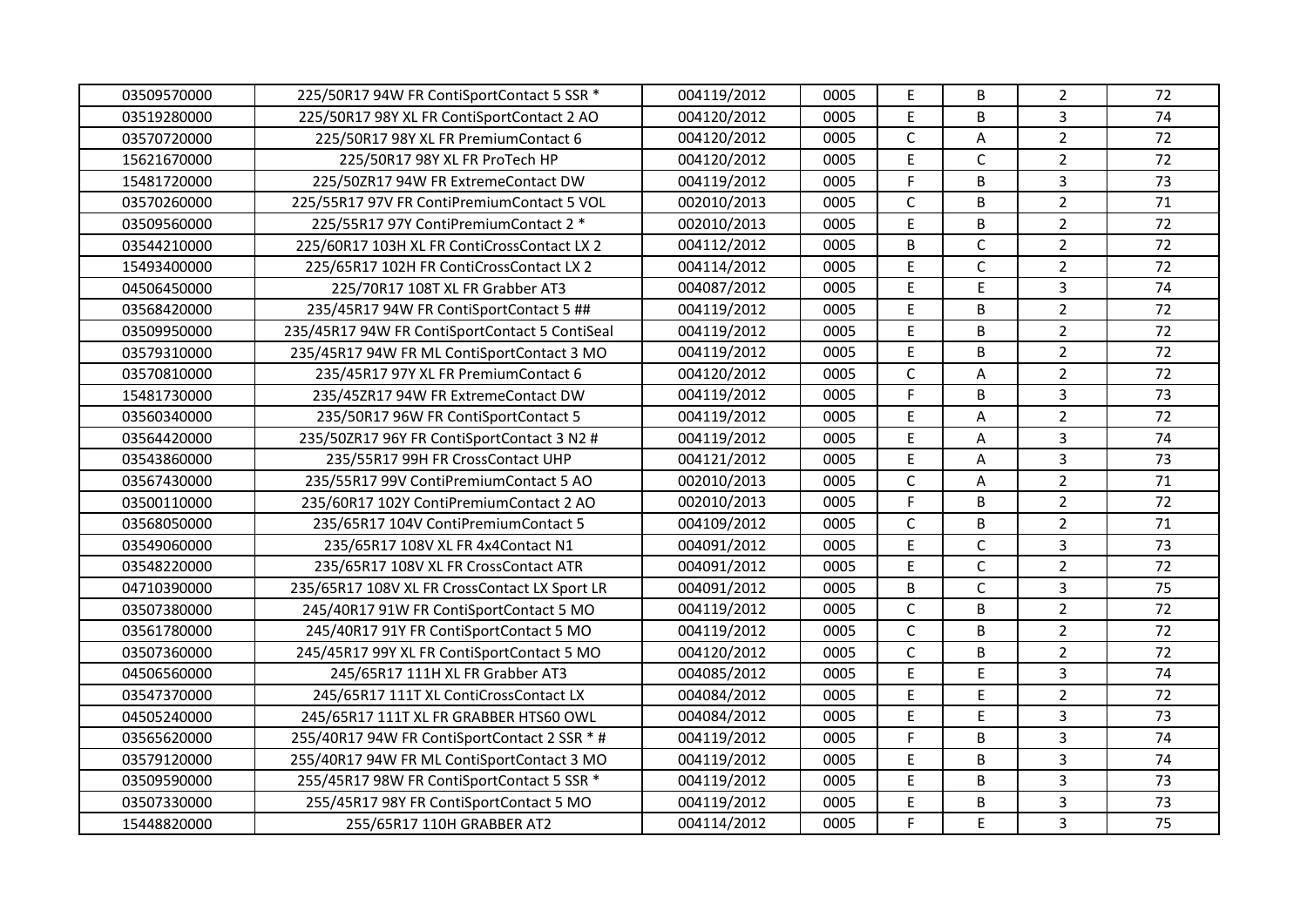| 15491360000 | 255/65R17 110T FR ContiCrossContact LX 2          | 001152/2015 | 0005 | $\mathsf E$  | B            | $\mathbf{3}$   | 73    |
|-------------|---------------------------------------------------|-------------|------|--------------|--------------|----------------|-------|
| 15492740000 | 265/65R17 112H FR ContiCrossContact LX 2          | 004114/2012 | 0005 | E            | B            | 3              | 73    |
| 03519790000 | T135/80R17 102M CST 17                            | 004082/2012 | 0005 | Spare        | Spare        | Spare          | Spare |
| 03519810000 | T135/90R17 104M CST 17                            | 004081/2012 | 0005 | Spare        | Spare        | Spare          | Spare |
| 03519750000 | T155/70R17 110M CST 17 MO                         | 004113/2012 | 0005 | Spare        | Spare        | Spare          | Spare |
| 03521650000 | 215/40ZR18 89W XL FR ContiSportContact 2 MO       | 004120/2012 | 0005 | F            | B            | 3              | 73    |
| 03506940000 | 215/55R18 95H ContiPremiumContact 2 #             | 004121/2012 | 0005 | E            | B            | $\overline{2}$ | 71    |
| 03509500000 | 225/40R18 88Y FR ContiSportContact 5 SSR *        | 004119/2012 | 0005 | F            | B            | $\overline{2}$ | 72    |
| 03505440000 | 225/40R18 92W XL FR ContiSportContact 5 SSR MOE   | 004120/2012 | 0005 | E            | B            | $\overline{2}$ | 72    |
| 03507390000 | 225/40R18 92Y XL FR ContiSportContact 5 MO        | 004120/2012 | 0005 | $\mathsf{C}$ | B            | $\overline{2}$ | 72    |
| 03566650000 | 225/40ZR18 (88Y) FR ContiSportContact 2 N2        | 004119/2012 | 0005 | $\mathsf E$  | А            | 3              | 74    |
| 03509600000 | 225/45R18 91Y FR ContiSportContact 5 SSR *        | 004119/2012 | 0005 | $\mathsf E$  | B            | $\overline{2}$ | 72    |
| 03565680000 | 225/45R18 95Y XL FR ContiSportContact 5           | 004120/2012 | 0005 | $\mathsf{C}$ | $\sf A$      | $\overline{2}$ | 72    |
| 03563050000 | 225/45R18 95Y XL FR ContiSportContact 5 SSR MOE   | 004120/2012 | 0005 | $\mathsf C$  | B            | $\overline{2}$ | 72    |
| 03561530000 | 225/50R18 95W FR ContiSportContact 5 SSR *        | 004119/2012 | 0005 | $\mathsf E$  | B            | $\overline{2}$ | 72    |
| 03548680000 | 225/55R18 98V FR CrossContact UHP                 | 002010/2013 | 0005 | $\mathsf E$  | B            | $\overline{3}$ | 73    |
| 15494220000 | 225/60R18 100H ProContact TX                      | 004121/2012 | 0005 | $\mathsf{C}$ | $\mathsf{C}$ | $\overline{3}$ | 73    |
| 03509940000 | 235/40R18 95W XL FR ContiSportContact 5 ContiSeal | 004120/2012 | 0005 | Е            | В            | 2              | 72    |
| 03574690000 | 235/40R18 95Y XL FR PremiumContact 6              | 004120/2012 | 0005 | $\mathsf{C}$ | A            | $\overline{2}$ | 71    |
| 03564510000 | 235/40ZR18 (91Y) FR ContiSportContact 3 N1 #      | 004119/2012 | 0005 | F            | A            | $\overline{3}$ | 74    |
| 03507100000 | 235/40ZR18 95Y XL FR ContiSportContact 5P MO      | 004120/2012 | 0005 | F            | $\sf A$      | $\overline{2}$ | 72    |
| 03566660000 | 235/45R18 94W FR ContiSportContact 5 ContiSeal    | 004119/2012 | 0005 | $\mathsf E$  | A            | $\overline{2}$ | 71    |
| 03560350000 | 235/45R18 98Y XL FR ContiSportContact 5           | 004120/2012 | 0005 | $\mathsf E$  | A            | $\overline{2}$ | 72    |
| 03548990000 | 235/50R18 101H XL FR 4x4Contact                   | 004089/2012 | 0005 | $\mathsf E$  | $\mathsf{C}$ | $\overline{3}$ | 73    |
| 03574700000 | 235/50R18 101Y XL FR PremiumContact 6             | 004120/2012 | 0005 | B            | A            | $\overline{2}$ | 71    |
| 03541790000 | 235/50R18 97V ContiSportContact 5 SUV SSR MOE     | 004119/2012 | 0005 | $\mathsf{C}$ | B            | $\overline{2}$ | 72    |
| 03543960000 | 235/50R18 97V FR ContiSportContact 5 SUV AO       | 004119/2012 | 0005 | $\mathsf{C}$ | Α            | $\overline{2}$ | 72    |
| 03561590000 | 235/55R18 100V ContiPremiumContact 2              | 002010/2013 | 0005 | $\mathsf E$  | B            | $\overline{2}$ | 72    |
| 03564940000 | 235/55R18 100V FR ContiSportContact 5 SUV         | 002010/2013 | 0005 | $\mathsf{C}$ | $\sf A$      | $\overline{2}$ | 72    |
| 03542430000 | 235/60R18 103V ContiEcoContact 5 SUV              | 002010/2013 | 0005 | B            | B            | $\overline{2}$ | 71    |
| 03572790000 | 235/60R18 103V FR ContiSportContact 5 SUV VOL #   | 002010/2013 | 0005 | $\mathsf C$  | B            | $\overline{2}$ | 72    |
| 03542270000 | 235/60R18 103W FR ContiSportContact 5 N0          | 002010/2013 | 0005 | $\mathsf C$  | А            | $\overline{2}$ | 72    |
| 04710350000 | 235/60R18 107V XL FR CrossContact LX Sport LR     | 004098/2012 | 0005 | B            | $\mathsf{C}$ | $\overline{3}$ | 75    |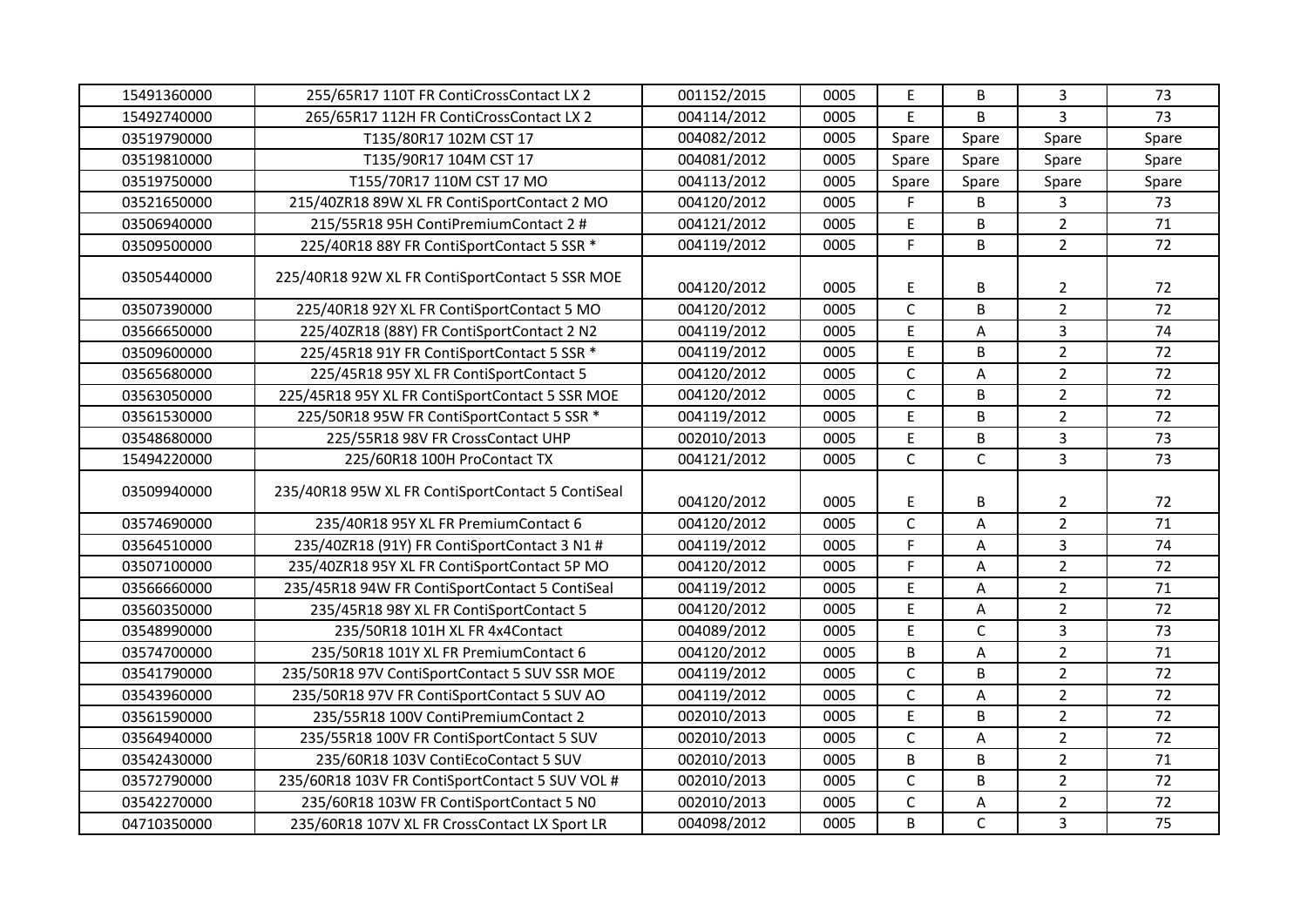| 03548690000 | 235/60R18 107W XL FR CrossContact UHP AO        | 004098/2012 | 0005 | $\mathsf E$  | B            | $\mathbf{3}$   | 73 |
|-------------|-------------------------------------------------|-------------|------|--------------|--------------|----------------|----|
| 03509510000 | 245/35R18 88Y FR ContiSportContact 5 SSR *      | 004119/2012 | 0005 | $\mathsf E$  | B            | $\overline{2}$ | 72 |
| 03507400000 | 245/35R18 92Y XL FR ContiSportContact 5 MO      | 004120/2012 | 0005 | $\mathsf C$  | B            | $\overline{2}$ | 72 |
| 03565860000 | 245/40R18 93Y FR ContiSportContact 5 AO         | 004119/2012 | 0005 | E            | Α            | $\overline{2}$ | 72 |
| 03579150000 | 245/40R18 97Y XL FR ContiSportContact 3 MO      | 004120/2012 | 0005 | $\mathsf E$  | B            | $\overline{2}$ | 72 |
| 03567940000 | 245/40R18 97Y XL FR ContiSportContact 5 AO #    | 004120/2012 | 0005 | E            | Α            | $\overline{2}$ | 72 |
| 03563020000 | 245/40R18 97Y XL FR ContiSportContact 5 SSR MOE | 004120/2012 | 0005 | $\mathsf{C}$ | B            | $\overline{2}$ | 72 |
| 03504710000 | 245/45R18 100W XL FR ContiSportContact 2 J      | 004120/2012 | 0005 | $\mathsf F$  | B            | $\overline{3}$ | 74 |
| 03570830000 | 245/45R18 100W XL FR ContiSportContact 5 J      | 004120/2012 | 0005 | $\mathsf{C}$ | B            | $\overline{2}$ | 72 |
| 03570990000 | 245/45R18 100Y XL FR PremiumContact 6           | 004120/2012 | 0005 | $\mathsf C$  | A            | $\overline{2}$ | 71 |
| 03567620000 | 245/45R18 96W FR ContiSportContact 5            | 004119/2012 | 0005 | $\mathsf{C}$ | A            | $\overline{2}$ | 72 |
| 03578710000 | 245/45R18 96Y ContiSportContact 3 E SSR *       | 004119/2012 | 0005 | F.           | C            | $\overline{3}$ | 74 |
| 03578720000 | 245/50R18 100Y ContiSportContact 3 SSR *        | 004119/2012 | 0005 | F.           | B            | $\overline{3}$ | 74 |
| 03562070000 | 245/50ZR18 (100Y) FR ContiSportContact 5 N0     | 004119/2012 | 0005 | $\mathsf{C}$ | $\sf A$      | $\overline{2}$ | 72 |
| 15491070000 | 245/60R18 105T FR ContiCrossContact LX20        | 004108/2012 | 0005 | $\mathsf E$  | $\mathsf{C}$ | $\overline{2}$ | 72 |
| 03507110000 | 255/35ZR18 94Y XL FR ContiSportContact 5P MO    | 004120/2012 | 0005 | $\mathsf F$  | A            | $\mathbf{3}$   | 73 |
| 03509610000 | 255/40R18 95Y FR ContiSportContact 5 SSR *      | 004119/2012 | 0005 | $\mathsf E$  | B            | $\overline{3}$ | 73 |
| 03579300000 | 255/40ZR18 (99Y) XL FR ContiSportContact 3 MO   | 004120/2012 | 0005 | $\mathsf E$  | B            | $\overline{3}$ | 75 |
| 03561540000 | 255/45R18 99W FR ContiSportContact 5 SSR *      | 004119/2012 | 0005 | $\mathsf E$  | B            | $\overline{3}$ | 73 |
| 03542250000 | 255/55R18 105W FR ContiSportContact 5 N0        | 002010/2013 | 0005 | $\mathsf C$  | А            | $\overline{3}$ | 73 |
| 03561560000 | 255/55R18 109V XL ContiSportContact 5 SUV SSR * | 004098/2012 | 0005 | $\mathsf E$  | $\mathsf{C}$ | $\overline{3}$ | 73 |
| 03544300000 | 255/55R18 109Y XL FR CrossContact UHP N1 #      | 004098/2012 | 0005 | F            | B            | $\overline{3}$ | 74 |
| 03548840000 | 255/60R18 112H XL CrossContact UHP              | 004112/2012 | 0005 | $\mathsf E$  | $\mathsf{C}$ | $\overline{3}$ | 74 |
| 15484070000 | 255/60R18 112H XL FR GRABBER AT2                | 004112/2012 | 0005 | F            | E            | $\overline{3}$ | 75 |
| 15496940000 | 255/60R18 112T XL ContiCrossContact LX          | 004086/2012 | 0005 | $\mathsf E$  | E            | $\overline{3}$ | 73 |
| 03548310000 | 255/60R18 112V XL FR CrossContact ATR           | 004098/2012 | 0005 | $\mathsf E$  | $\mathsf{C}$ | $\overline{2}$ | 72 |
| 03590330000 | 255/60R18 112V XL FR CrossContact LX Sport J LR | 004098/2012 | 0005 | $\mathsf C$  | $\mathsf{C}$ | $\overline{3}$ | 75 |
| 03579200000 | 265/35R18 97Y XL FR ContiSportContact 3 MO      | 004120/2012 | 0005 | $\mathsf E$  | B            | $\overline{3}$ | 74 |
| 03567150000 | 265/35ZR18 (93Y) FR ContiSportContact 2 N2      | 004119/2012 | 0005 | F            | A            | $\overline{3}$ | 74 |
| 03582510000 | 265/40ZR18 (101Y) XL FR ContiSportContact 3 N1  | 004120/2012 | 0005 | $\mathsf E$  | А            | $\overline{3}$ | 74 |
| 04506650000 | 265/60R18 110H FR Grabber AT3                   | 004121/2012 | 0005 | $\mathsf F$  | E            | $\overline{3}$ | 74 |
| 03549130000 | 265/60R18 110H FR ML 4x4Contact MO              | 004121/2012 | 0005 | $\mathsf C$  | $\mathsf{C}$ | $\overline{3}$ | 73 |
| 15505570000 | 265/60R18 110T FR CrossContact ATR              | 004108/2012 | 0005 | $\mathsf E$  | $\mathsf{C}$ | $\overline{2}$ | 72 |
| 03578570000 | 275/35R18 95Y FR ContiSportContact 3 MO #       | 004119/2012 | 0005 | E            | B            | $\overline{2}$ | 72 |
| 03510980000 | 275/40R18 103W XL FR ContiSportContact 2 J      | 004120/2012 | 0005 | $\mathsf E$  | B            | $\overline{3}$ | 74 |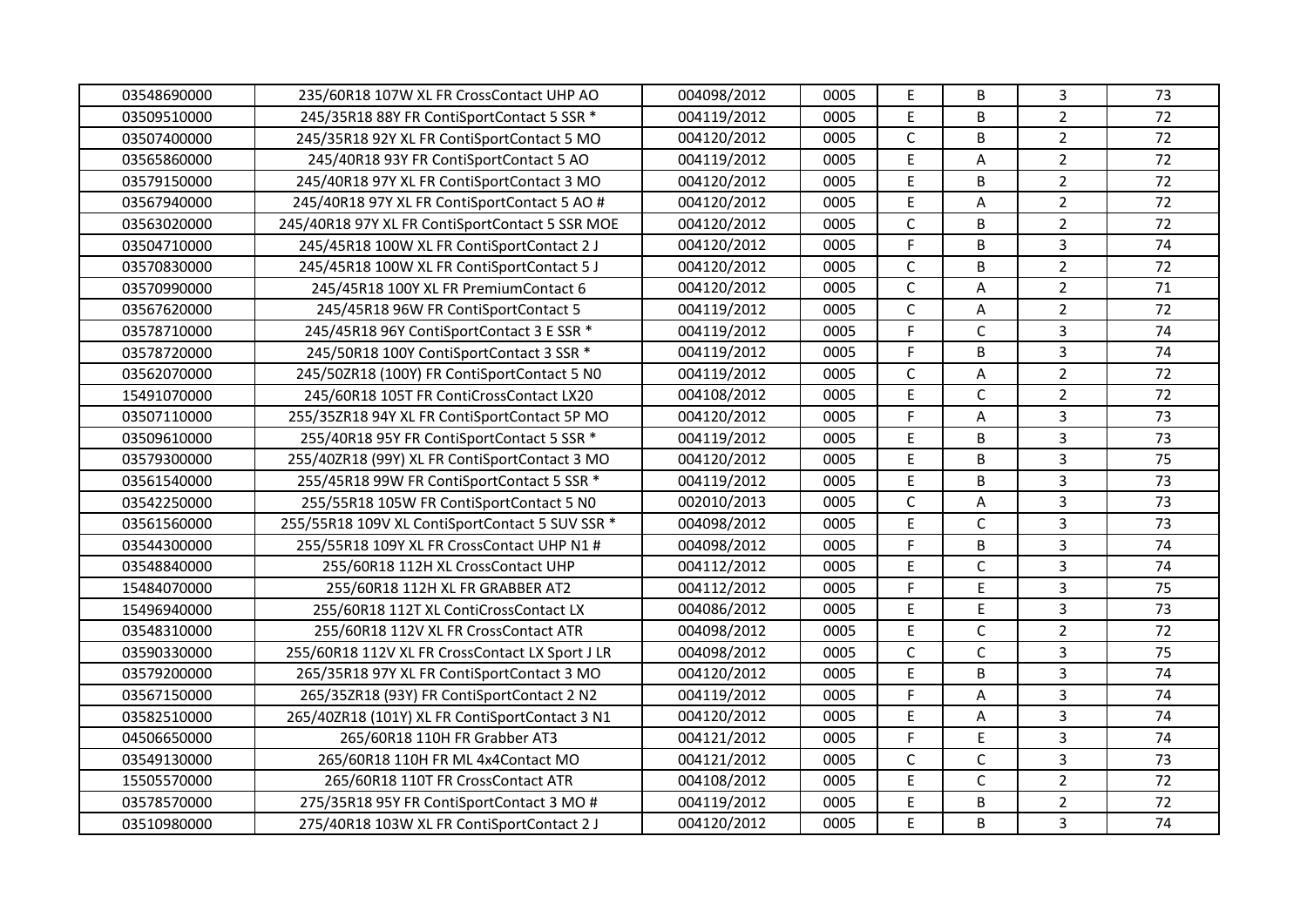| 03578740000 | 275/40R18 99Y ContiSportContact 3 E SSR *        | 004119/2012 | 0005 | F            | C            | $\mathbf{3}$   | 74    |
|-------------|--------------------------------------------------|-------------|------|--------------|--------------|----------------|-------|
| 03520450000 | 275/45R18 103Y FR ML ContiSportContact 2 MO      | 004119/2012 | 0005 | $\mathsf E$  | B            | $\overline{3}$ | 74    |
| 03562080000 | 275/45ZR18 (103Y) FR ContiSportContact 5 N0      | 004119/2012 | 0005 | $\mathsf C$  | A            | $\overline{3}$ | 73    |
| 03567590000 | 285/30ZR18 (93Y) FR ContiSportContact 2 N2       | 004119/2012 | 0005 | F            | Α            | 3              | 74    |
| 03579330000 | 285/35ZR18 (101Y) XL FR ContiSportContact 3 MO   | 004120/2012 | 0005 | F            | B            | $\overline{3}$ | 74    |
| 03567500000 | 295/30ZR18 (94Y) FR ContiSportContact 2 N2       | 004119/2012 | 0005 | $\mathsf E$  | B            | $\overline{3}$ | 74    |
| 15482620000 | P215/55R18 94H ContiProContact                   | 004121/2012 | 0005 | $\mathsf{C}$ | $\mathsf{C}$ | $\overline{2}$ | 72    |
| 03505610000 | T125/60R18 94M CST 17                            | 004083/2012 | 0005 | Spare        | Spare        | Spare          | Spare |
| 03519500000 | T125/70R18 99M CST 17                            | 004113/2012 | 0005 | Spare        | Spare        | Spare          | Spare |
| 03505070000 | T135/80R18 104M CST 17                           | 004082/2012 | 0005 | Spare        | Spare        | Spare          | Spare |
| 03529720000 | T145/80R18 99M CST 17 MO                         | 004082/2012 | 0005 | Spare        | Spare        | Spare          | Spare |
| 03519760000 | T155/85R18 115M CST 17                           | 004081/2012 | 0005 | Spare        | Spare        | Spare          | Spare |
| 03511050000 | T155/90R18 113M CST 17 MO                        | 004081/2012 | 0005 | Spare        | Spare        | Spare          | Spare |
| 03561690000 | 225/35ZR19 88Y XL FR ContiSportContact 5P RO2    | 004120/2012 | 0005 | F.           | B            | $\overline{2}$ | 72    |
| 03508300000 | 225/40R19 89Y FR ContiSportContact 5 SSR *       | 004119/2012 | 0005 | $\mathsf E$  | B            | $\overline{2}$ | 72    |
| 03562730000 | 225/40R19 93Y XL FR ContiSportContact 5 SSR MOE  | 004120/2012 | 0005 | $\mathsf E$  | $\mathsf A$  | $\overline{2}$ | 72    |
| 03575600000 | 225/40ZR19 93Y XL FR ContiSportContact 5P MO     | 004120/2012 | 0005 | F            | B            | $\overline{2}$ | 72    |
| 03561570000 | 225/45R19 92W FR ContiSportContact 5 SSR *       | 004119/2012 | 0005 | E            | B            | $\overline{2}$ | 72    |
| 03562860000 | 235/35R19 91Y XL FR ContiSportContact 5P AO      | 004120/2012 | 0005 | $\mathsf{C}$ | A            | $\overline{2}$ | 72    |
| 03567910000 | 235/35ZR19 91Y XL FR ContiSportContact 5P MO     | 004120/2012 | 0005 | $\mathsf F$  | А            | $\overline{2}$ | 72    |
| 03560360000 | 235/40R19 96Y XL FR ContiSportContact 5          | 004120/2012 | 0005 | E            | $\mathsf A$  | $\overline{2}$ | 72    |
| 03587650000 | 235/45R19 95V FR ContiSportContact 5 SUV SSR MOE | 004119/2012 | 0005 | $\mathsf C$  | В            | $\overline{2}$ | 71    |
| 03563740000 | 235/45ZR19 99Y XL FR ContiSportContact 5P MO     | 004120/2012 | 0005 | $\mathsf F$  | B            | $\overline{2}$ | 72    |
| 04320460000 | 235/50R19 99V FR ContiSportContact 5 SUV         | 004119/2012 | 0005 | $\mathsf C$  | B            | $\overline{2}$ | 72    |
| 03548800000 | 235/50R19 99V FR CrossContact UHP MO             | 004119/2012 | 0005 | $\mathsf E$  | B            | $\overline{3}$ | 73    |
| 03543280000 | 235/55R19 101H CrossContact LX Sport SSR MOE     | 004121/2012 | 0005 | E            | $\mathsf{C}$ | $\overline{3}$ | 75    |
| 03571250000 | 235/55R19 101W FR ContiSportContact 5 SUV AO     | 002010/2013 | 0005 | $\mathsf C$  | A            | $\overline{2}$ | 72    |
| 03542440000 | 235/55R19 105V XL ContiEcoContact 5 SUV          | 004098/2012 | 0005 | B            | B            | $\overline{2}$ | 71    |
| 03579680000 | 235/55R19 105V XL FR ContiSportContact 5 SUV VOL | 004098/2012 | 0005 | $\mathsf E$  | Α            | $\overline{2}$ | 72    |
| 03543200000 | 235/55R19 105W XL FR CrossContact LX Sport LR    | 004098/2012 | 0005 | $\mathsf{C}$ | $\mathsf C$  | $\mathbf{3}$   | 75    |
| 03580390000 | 235/55R19 105W XL FR CrossContact UHP E LR       | 004098/2012 | 0005 | B            | $\mathsf{C}$ | $\overline{3}$ | 73    |
| 03579290000 | 245/35R19 93Y XL FR SportContact 6 AO            | 004120/2012 | 0005 | $\mathsf E$  | A            | $\overline{2}$ | 72    |
| 03578370000 | 245/35ZR19 (93Y) XL FR ContiSportContact 5P      | 004120/2012 | 0005 | $\mathsf E$  | A            | $\overline{2}$ | 72    |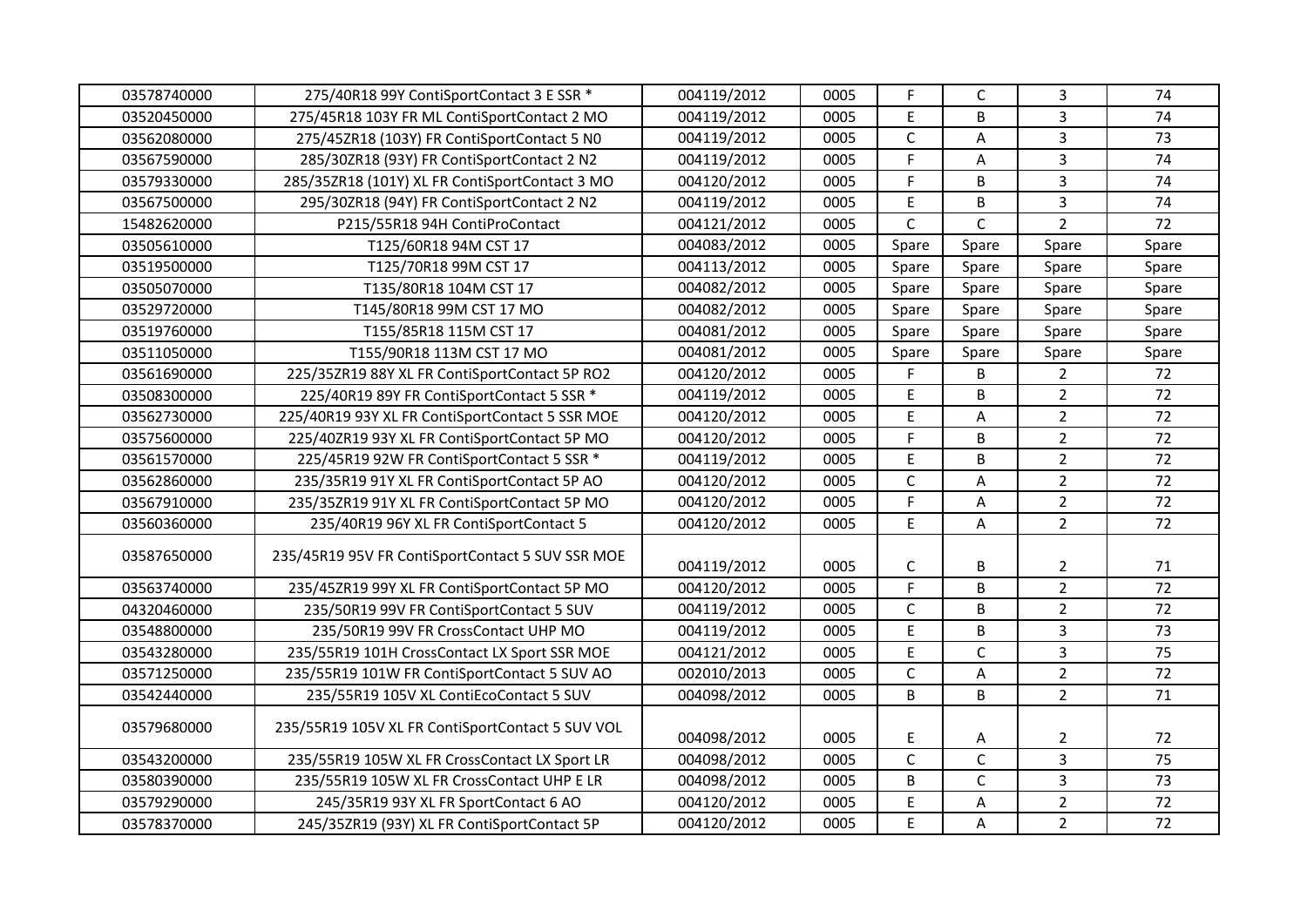| 03578760000 | 245/45R19 98W FR ContiSportContact 3 SSR *       | 004119/2012 | 0005 | F            | B            | $\mathbf{3}$   | 74    |
|-------------|--------------------------------------------------|-------------|------|--------------|--------------|----------------|-------|
| 03567210000 | 255/30ZR19 (91Y) XL FR ContiSportContact 5P MO   | 004120/2012 | 0005 | F            | B            | $\overline{3}$ | 73    |
| 03508310000 | 255/35R19 92Y FR ContiSportContact 5 SSR *       | 004119/2012 | 0005 | F            | B            | $\overline{3}$ | 73    |
| 03565260000 | 255/35ZR19 (96Y) XL FR ContiSportContact 5P MO   | 004120/2012 | 0005 | F.           | B            | 3              | 73    |
| 03503940000 | 255/40R19 100Y XL FR ContiSportContact 2 MO      | 004120/2012 | 0005 | $\mathsf E$  | B            | $\overline{3}$ | 74    |
| 03561550000 | 255/40R19 96W FR ContiSportContact 5 SSR *       | 004119/2012 | 0005 | $\mathsf E$  | B            | 3              | 73    |
| 03548770000 | 255/45R19 100V FR CrossContact UHP MO            | 004119/2012 | 0005 | E            | B            | $\overline{2}$ | 72    |
| 03561820000 | 255/45R19 100Y FR ContiSportContact 3 AO         | 004119/2012 | 0005 | $\mathsf E$  | B            | $\mathbf{3}$   | 74    |
| 03548790000 | 255/50R19 103W FR ML CrossContact UHP MO         | 004119/2012 | 0005 | $\mathsf E$  | $\mathsf C$  | $\overline{2}$ | 72    |
| 03541430000 | 255/50R19 103W ML ContiSportContact 5 SUV MO     | 004119/2012 | 0005 | $\mathsf E$  | B            | $\overline{3}$ | 73    |
| 03569010000 | 255/50R19 103Y FR ContiSportContact 5 N0         | 004119/2012 | 0005 | $\mathsf{C}$ | А            | $\overline{3}$ | 73    |
| 03547290000 | 255/50R19 107V XL CrossContact UHP SSR *         | 004120/2012 | 0005 | $\mathsf E$  | B            | 3              | 74    |
| 03542200000 | 255/50R19 107W XL ContiSportContact 5 SUV SSR *  | 004120/2012 | 0005 | $\mathsf C$  | B            | $\overline{3}$ | 73    |
| 03548830000 | 255/55R19 111H XL CrossContact UHP               | 004112/2012 | 0005 | $\mathsf E$  | $\mathsf{C}$ | 3              | 74    |
| 03548930000 | 255/55R19 111V XL 4x4Contact                     | 004098/2012 | 0005 | $\mathsf E$  | $\mathsf{C}$ | 3              | 73    |
| 03583680000 | 255/55R19 111W XL FR ContiSportContact 5 J LR    | 004098/2012 | 0005 | $\mathsf{C}$ | A            | $\mathbf{3}$   | 73    |
| 03564640000 | 265/35ZR19 (94Y) FR ContiSportContact 3 N1 #     | 004119/2012 | 0005 | $\mathsf F$  | Α            | $\overline{3}$ | 74    |
| 03579370000 | 265/35ZR19 (98Y) XL FR ContiSportContact 3 *     | 004120/2012 | 0005 | F            | B            | $\overline{3}$ | 74    |
| 03507490000 | 265/35ZR19 (98Y) XL FR ContiSportContact 5P MO   | 004120/2012 | 0005 | F            | А            | $\overline{3}$ | 73    |
| 03579220000 | 275/40R19 101W FR ContiSportContact 3 SSR *      | 004119/2012 | 0005 | F            | B            | $\overline{3}$ | 74    |
| 03569200000 | 275/40ZR19 (105Y) XL FR ContiSportContact 2 MO   | 004120/2012 | 0005 | F            | B            | $\overline{3}$ | 74    |
| 03544400000 | 275/45R19 108Y XL FR 4x4SportContact N0 #        | 004120/2012 | 0005 | F            | B            | 3              | 73    |
| 03565270000 | 285/30ZR19 (98Y) XL FR ContiSportContact 5P MO   | 004120/2012 | 0005 | F            | A            | $\overline{3}$ | 74    |
| 03548870000 | 285/45R19 107W FR ML CrossContact UHP MO         | 004119/2012 | 0005 | Е            | B            | $\mathbf{3}$   | 75    |
| 03542170000 | 285/45R19 111W XL ContiSportContact 5 SUV SSR *  | 004120/2012 | 0005 | $\mathsf C$  | B            | $\overline{3}$ | 74    |
| 03564990000 | 295/30ZR19 (100Y) XL FR ContiSportContact 3 N1 # | 004120/2012 | 0005 | E            | A            | 3              | 74    |
| 03580010000 | T125/70R19 100M CST 17                           | 004113/2012 | 0005 | Spare        | Spare        | Spare          | Spare |
| 03519770000 | T155/80R19 114M CST 17 MO                        | 004082/2012 | 0005 | Spare        | Spare        | Spare          | Spare |
| 03519900000 | T175/80R19 122M CST 17                           | 004082/2012 | 0005 | Spare        | Spare        | Spare          | Spare |
| 03569410000 | 235/40ZR20 96Y XL ContiSportContact 5P MO        | 004120/2012 | 0005 | F            | Α            | $\overline{2}$ | 72    |
| 03568000000 | 245/40R20 99Y XL FR ContiSportContact 5P MO      | 004120/2012 | 0005 | $\mathsf E$  | A            | $\overline{2}$ | 72    |
| 03543210000 | 245/45R20 103W XL FR CrossContact LX Sport LR    | 004120/2012 | 0005 | $\mathsf C$  | C            | $\mathbf{3}$   | 75    |
| 03580400000 | 245/45R20 103W XL FR CrossContact UHP E LR       | 004120/2012 | 0005 | $\mathsf C$  | $\mathsf{C}$ | $\overline{3}$ | 73    |
| 03563390000 | 255/35R20 97Y XL FR ContiSportContact 2 MO       | 004120/2012 | 0005 | F            | A            | $\mathbf{3}$   | 74    |
| 03563010000 | 255/40ZR20 (101Y) XL FR ContiSportContact 5P MO  | 004120/2012 | 0005 | F.           | B            | 3              | 73    |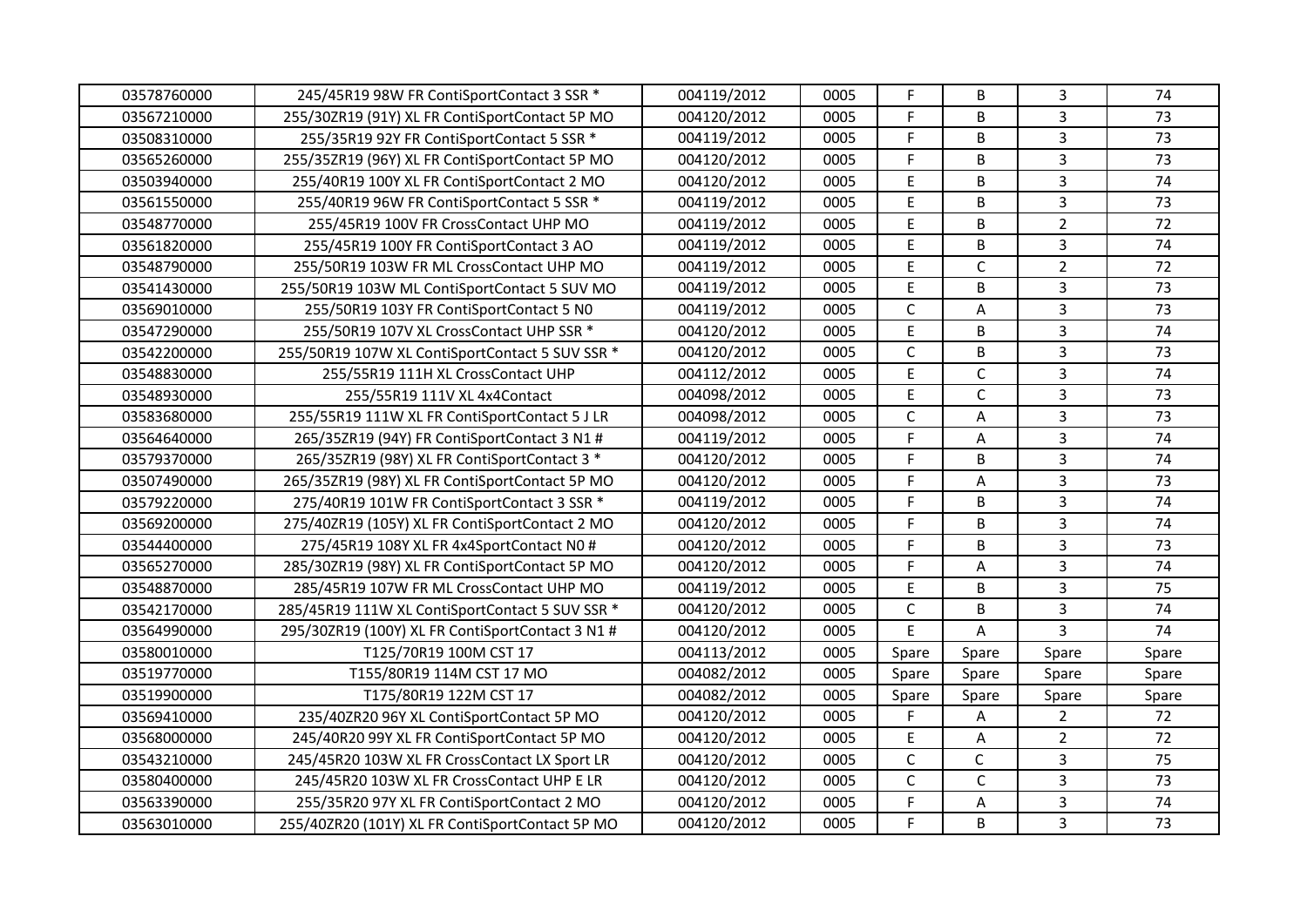| 03562060000 | 255/40ZR20 (101Y) XL FR ContiSportContact 5P NO                 | 004120/2012 | 0005 | $\mathsf C$    | Α            | $\overline{3}$ | 73    |
|-------------|-----------------------------------------------------------------|-------------|------|----------------|--------------|----------------|-------|
| 03583690000 | 255/50R20 109W XL FR ContiSportContact 5 J LR                   | 004120/2012 | 0005 | $\mathsf{C}$   | A            | $\overline{3}$ | 73    |
| 03548590000 | 255/50R20 109Y XL FR CrossContact UHP                           | 004120/2012 | 0005 | $\mathsf C$    | C            | $\overline{3}$ | 74    |
| 03590190000 | 255/55R18 105W ML CrossContact UHP MO                           | 002010/2013 | 0005 | E              | B            | $\overline{3}$ | 74    |
| 03526230000 | 265/45ZR20 104Y FR ContiSportContact 2 MO                       | 004119/2012 | 0005 | E              | B            | $\overline{3}$ | 74    |
| 03560980000 | 265/45ZR20 108Y XL FR ContiSportContact 5 SUV MO                | 004120/2012 | 0005 | $\mathsf{C}$   | B            | 3              | 73    |
| 03548640000 | 265/50R20 111V XL FR CrossContact UHP                           | 004120/2012 | 0005 | $\mathsf C$    | $\mathsf C$  | $\overline{3}$ | 74    |
| 03584590000 | 275/35R20 102Y XL FR ContiSportContact 5P MO                    | 004120/2012 | 0005 | $\mathsf{C}$   | A            | $\overline{3}$ | 75    |
| 03542190000 | 275/40R20 106W XL FR ContiSportContact 5 SUV SSR *              | 004120/2012 | 0005 | $\mathsf C$    | B            | 3              | 73    |
| 03545590000 | 275/40R20 106Y XL FR CrossContact UHP E LR                      | 004120/2012 | 0005 | E              | $\mathsf C$  | $\overline{3}$ | 74    |
| 03549230000 | 275/45R20 110V XL FR CrossContact LX Sport N0                   | 004120/2012 | 0005 | $\mathsf{C}$   | $\mathsf{C}$ | $\overline{3}$ | 75    |
| 03541260000 | 275/45R20 110W XL FR CrossContact UHP                           | 004120/2012 | 0005 | $\mathsf{C}$   | B            | $\overline{3}$ | 74    |
| 03548760000 | 275/50R20 109W ML CrossContact UHP MO                           | 004119/2012 | 0005 | E              | B            | $\overline{3}$ | 74    |
| 03565640000 | 285/30ZR20 (99Y) XL FR ContiSportContact 5P MO #                | 004120/2012 | 0005 | $\mathsf F$    | B            | $\overline{3}$ | 74    |
| 03563000000 | 285/35ZR20 (104Y) XL FR ContiSportContact 5P MO                 | 004120/2012 | 0005 | $\mathsf F$    | A            | $\overline{3}$ | 74    |
| 03542720000 | 285/45R20 112Y XL FR ContiSportContact 5 SUV AO                 | 004120/2012 | 0005 | $\mathsf{C}$   | Α            | $\overline{3}$ | 74    |
| 03507500000 | 295/30ZR20 (101Y) XL FR ContiSportContact 5P MO                 | 004120/2012 | 0005 | $\overline{F}$ | A            | $\overline{3}$ | 74    |
| 03562050000 | 295/35ZR20 (105Y) XL FR ContiSportContact 5P NO                 | 004120/2012 | 0005 | $\mathsf C$    | A            | $\overline{3}$ | 74    |
| 03548900000 | 295/40ZR20 106Y FR CrossContact UHP MO                          | 004119/2012 | 0005 | $\overline{F}$ | B            | $\overline{3}$ | 75    |
| 03576160000 | 305/30ZR20 (103Y) XL FR ContiSportContact 5P                    | 004120/2012 | 0005 | E              | A            | $\overline{3}$ | 74    |
| 03542210000 | 315/35R20 110W XL FR ContiSportContact 5 SUV SSR *              | 004120/2012 | 0005 | $\mathsf{C}$   | В            | 3              | 74    |
| 03506340000 | T145/60R20 105M CST 17                                          | 004083/2012 | 0005 | Spare          | Spare        | Spare          | Spare |
| 03575000000 | 255/40ZR21 102Y XL FR ContiSportContact 5P MO                   | 004120/2012 | 0005 | $\mathsf E$    | А            | 3              | 73    |
| 03542300000 | 265/40R21 101Y FR ContiSportContact 5P SUV N0                   | 004119/2012 | 0005 | E              | A            | $\overline{3}$ | 73    |
| 03526240000 | 265/40ZR21 105Y XL FR ContiSportContact 2 MO                    | 004120/2012 | 0005 | E              | B            | $\overline{3}$ | 74    |
| 03590140000 | 265/45R21 108W XL FR CrossContact LX Sport J LR                 | 004120/2012 | 0005 | $\mathsf{C}$   | $\mathsf{C}$ | $\overline{3}$ | 75    |
| 03560940000 | 275/30ZR21 (98Y) XL FR ContiSportContact 5P RO1                 | 004120/2012 | 0005 | E              | A            | $\overline{3}$ | 73    |
| 03543160000 | 275/45R21 107Y ContiSportContact 5 SUV MO                       | 004119/2012 | 0005 | $\mathsf{C}$   | A            | $\overline{3}$ | 73    |
| 03543130000 | 275/45R21 110Y XL FR CrossContact LX Sport                      | 004120/2012 | 0005 | $\mathsf{C}$   | $\mathsf{C}$ | $\overline{3}$ | 75    |
| 03564600000 | 285/30ZR21 (100Y) XL FR ContiSportContact 5P RO1<br>ContiSilent | 004120/2012 | 0005 | E              | Α            | 3              | 74    |
| 03575010000 | 285/35ZR21 105Y XL FR ContiSportContact 5P MO                   | 004120/2012 | 0005 | E              | A            | $\overline{3}$ | 74    |
|             |                                                                 |             |      |                |              |                |       |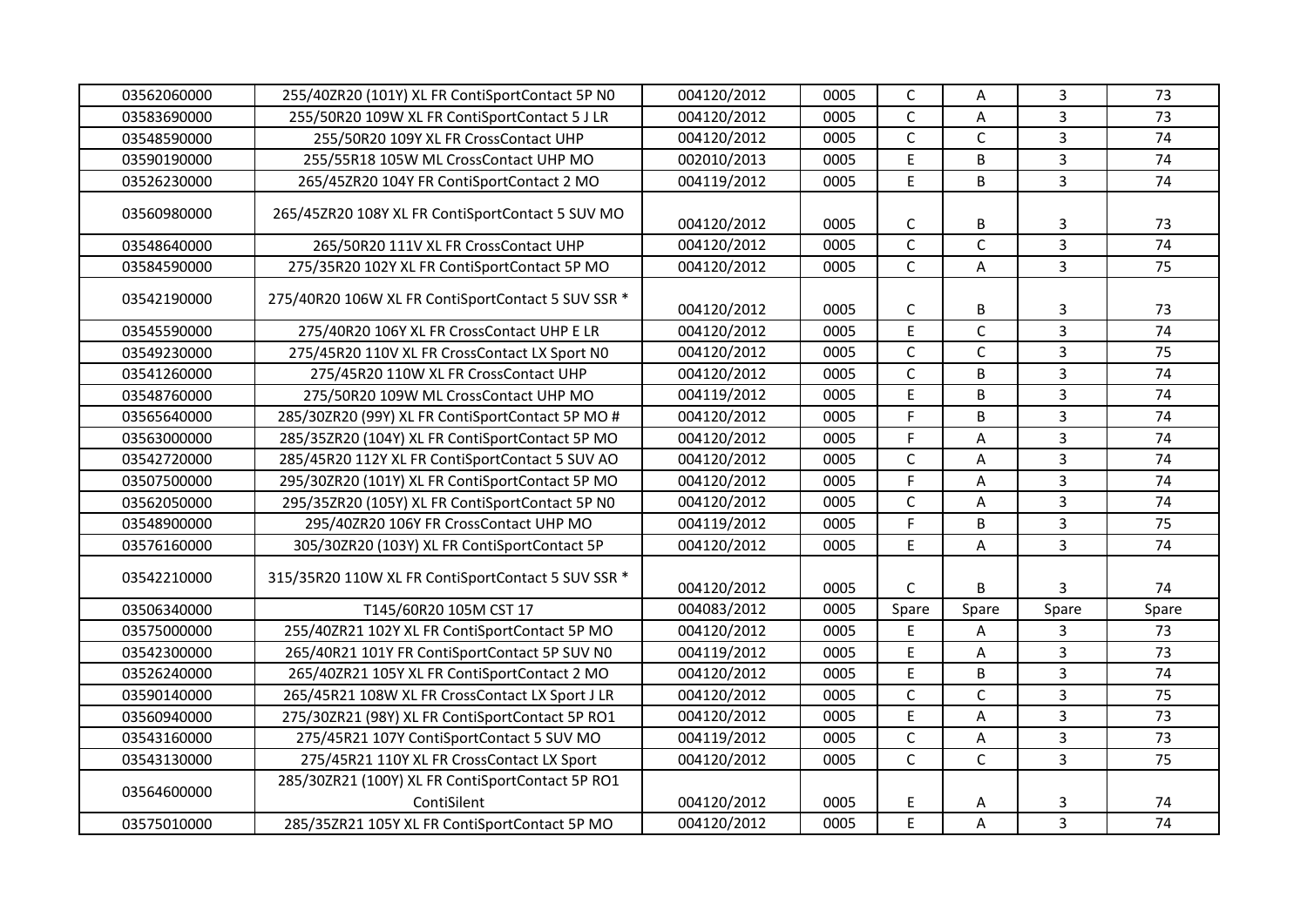| 03568650000 | 285/40R21 109Y XL ContiSportContact 5 SUV AO         | 004120/2012 | 0005 | $\mathsf{C}$ | А            | 3              | 74 |
|-------------|------------------------------------------------------|-------------|------|--------------|--------------|----------------|----|
| 03542280000 | 295/35R21 103Y FR ContiSportContact 5P SUV N0        | 004119/2012 | 0005 | $\mathsf C$  | Α            | 3              | 74 |
| 03544310000 | 295/35R21 107Y XL FR CrossContact UHP N0 #           | 004120/2012 | 0005 | F            | A            | 3              | 75 |
| 03548740000 | 295/35ZR21 107Y XL FR CrossContact UHP MO #          | 004120/2012 | 0005 | E            | A            | $\overline{3}$ | 75 |
| 03548710000 | 295/40R21 111W XL FR CrossContact UHP MO             | 004120/2012 | 0005 | $\mathsf{C}$ | $\mathsf{C}$ | $\overline{3}$ | 75 |
| 03541860000 | 295/40ZR21 111Y XL FR ContiSportContact 5 SUV MO     | 004120/2012 | 0005 | E            | А            | 3              | 74 |
| 03543260000 | 315/40R21 111Y ContiSportContact 5 SUV MO            | 004119/2012 | 0005 | $\mathsf C$  | A            | $\overline{3}$ | 74 |
| 03545360000 | 265/40R22 106Y XL FR ContiSportContact 5 SUV J       | 004120/2012 | 0005 | $\mathsf C$  | А            | $\overline{3}$ | 73 |
| 03544420000 | 275/35ZR22 (104Y) XL FR CrossContact UHP             | 004120/2012 | 0005 | E            | А            | 3              | 74 |
| 03549260000 | 275/40R22 108Y XL FR CrossContact LX Sport           | 004120/2012 | 0005 | C            | $\mathsf{C}$ | 3              | 75 |
| 04710490000 | 285/40R22 110Y XL FR CrossContact LX Sport LR        | 004120/2012 | 0005 | B            | $\mathsf{C}$ | $\overline{3}$ | 75 |
| 03564830000 | 285/40ZR22 (106Y) FR ContiSportContact 5P MO         | 004119/2012 | 0005 | E            | A            | $\overline{3}$ | 74 |
| 03544230000 | 295/40R22 112Y XL FR ContiSportContact 5 ContiSilent | 004120/2012 | 0005 | C            | B            | 3              | 74 |
| 03548750000 | 305/40ZR22 114W XL FR CrossContact UHP               | 004120/2012 | 0005 | $\mathsf{C}$ | A            | $\overline{3}$ | 75 |
| 03564820000 | 325/35ZR22 (110Y) FR ContiSportContact 5P MO         | 004119/2012 | 0005 | E            | А            | $\overline{3}$ | 74 |
| 15502390000 | 165/70R13 79T COMFORT-LIFE 2 ^                       | 004116/2012 | 0005 | F            | E            | $\overline{2}$ | 72 |
| 15502330000 | 175/70R13 82T COMFORT-LIFE 2 ^                       | 004116/2012 | 0005 | E            | E            | $\overline{2}$ | 72 |
| 15503430000 | 175/65R14 82T ML COMFORT-LIFE 2 ^                    | 001152/2015 | 0005 | E            | E            | $\overline{2}$ | 72 |
| 15503490000 | 175/70R14 84T COMFORT-LIFE 2 ^                       | 004116/2012 | 0005 | E            | E            | $\overline{2}$ | 72 |
| 03721570000 | 185/60R14 82H COMFORT-LIFE 2 ^                       | 004121/2012 | 0005 | F            | E            | $\overline{2}$ | 72 |
| 03721580000 | 185/65R14 86T COMFORT-LIFE 2 ^                       | 001152/2015 | 0005 | F            | E            | $\overline{2}$ | 72 |
| 03721610000 | 185/70R14 88T COMFORT-LIFE 2 ^                       | 004116/2012 | 0005 | F            | E            | $\overline{2}$ | 72 |
| 04601220000 | 185R14C 102/100Q EUROVAN 2 ^ 8PR                     | 001915/2013 | 0005 | E            | $\mathsf C$  | $\mathbf{3}$   | 74 |
| 04521080000 | 185R14C 102/100Q VAN-LIFE ^ 8PR                      | 001915/2013 | 0005 | E            | $\mathsf{C}$ | 3              | 74 |
| 03720950000 | 175/65R15 84H COMFORT-LIFE 2                         | 004114/2012 | 0005 | E            | $\mathsf{C}$ | $\overline{2}$ | 72 |
| 03721620000 | 185/60R15 88H XL COMFORT-LIFE 2 ^                    | 004112/2012 | 0005 | F            | E            | $\overline{2}$ | 72 |
| 03721630000 | 185/65R15 88H COMFORT-LIFE 2 ^                       | 004114/2012 | 0005 | F            | E            | $\overline{2}$ | 72 |
| 03721690000 | 195/55R15 85V SPEED-LIFE ^                           | 002010/2013 | 0005 | F            | E            | $\overline{2}$ | 72 |
| 03721640000 | 195/60R15 88H SPEED-LIFE ^                           | 004121/2012 | 0005 | F            | E            | $\overline{2}$ | 72 |
| 15487050000 | 195/65R15 91H EVERTREK HP                            | 004114/2012 | 0005 | $\mathsf E$  | $\mathsf E$  | $\overline{2}$ | 72 |
| 03721650000 | 195/65R15 91H SPEED-LIFE ^                           | 004114/2012 | 0005 | F            | E            | $\overline{2}$ | 72 |
| 04600620000 | 195/70R15C 104/102R EUROVAN 2 8PR                    | 001915/2013 | 0005 | E            | $\mathsf{C}$ | 3              | 74 |
| 04521830000 | 195/70R15C 104/102R VAN-LIFE 2 # 8PR                 | 001915/2013 | 0005 | $\mathsf{C}$ | E            | $\overline{2}$ | 72 |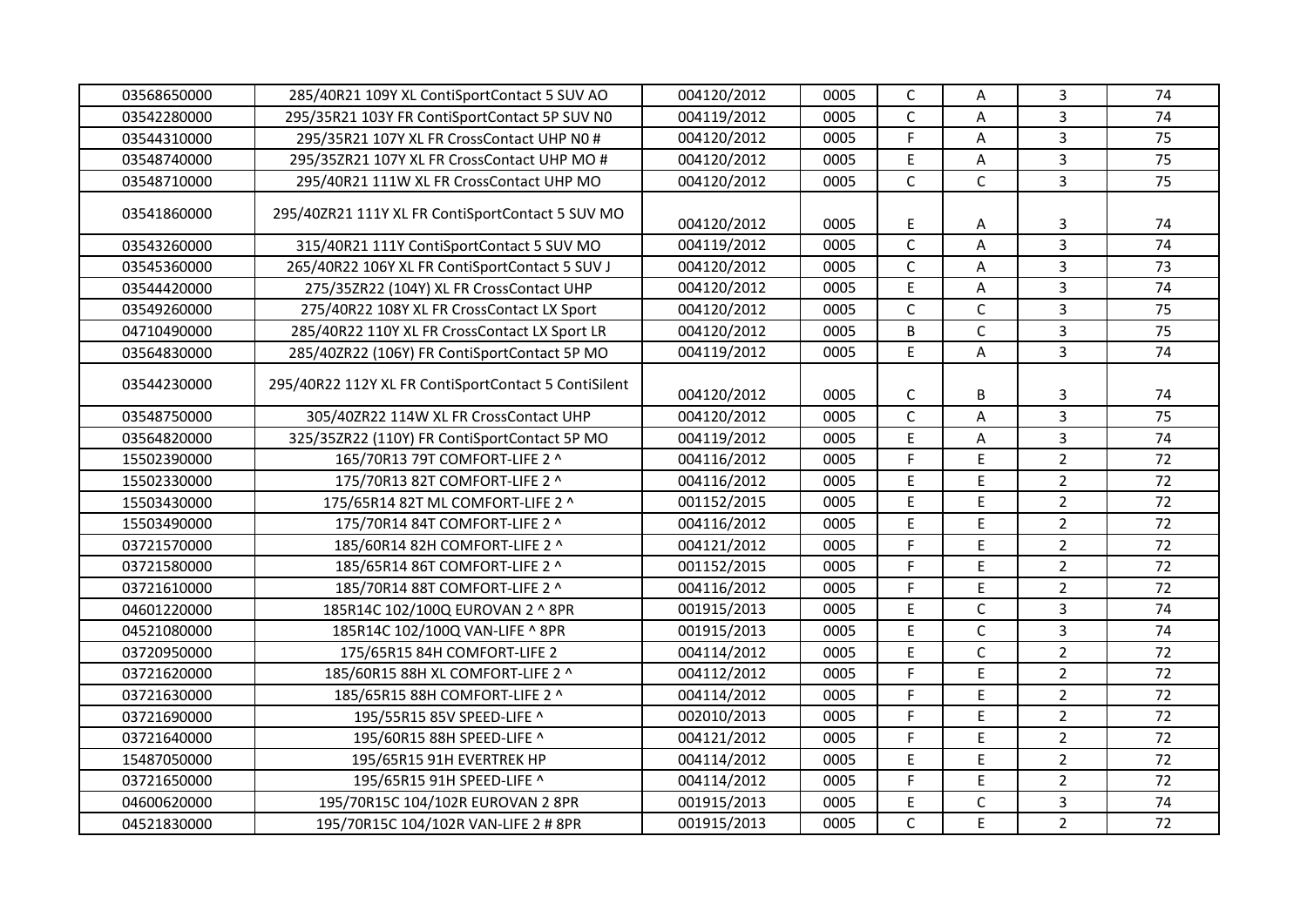| 03721730000 | 205/65R15 94H SPEED-LIFE ^                      | 004114/2012 | 0005 | F           | E              | $\overline{2}$ | 72         |
|-------------|-------------------------------------------------|-------------|------|-------------|----------------|----------------|------------|
| 04521850000 | 205/70R15C 106/104R VAN-LIFE 2 # 8PR            | 004106/2012 | 0005 | E           | $\mathsf{C}$   | $\overline{2}$ | 72         |
| 04600630000 | 225/70R15C 112/110R EUROVAN 2 8PR               | 004106/2012 | 0005 | E           | $\mathsf C$    | 3              | 74         |
| 04521890000 | 225/70R15C 112/110R VAN-LIFE 2 # 8PR            | 004106/2012 | 0005 | E           | $\mathsf{C}$   | $\overline{2}$ | 72         |
| 15463780000 | 265/70R15 112S FR GRABBER AT2 OWL               | 004116/2012 | 0005 | F           | E              | $\overline{3}$ | 75         |
| 04600640000 | 195/75R16C 107/105R EUROVAN 2 8PR               | 004106/2012 | 0005 | E           | $\mathsf{C}$   | 3              | 74         |
| 04521840000 | 195/75R16C 107/105R VAN-LIFE 2 # 8PR            | 004106/2012 | 0005 | E           | $\mathsf{C}$   | $\overline{2}$ | 72         |
| 03721720000 | 205/55ZR16 91W SPEED-LIFE ^                     | 002010/2013 | 0005 | F           | $\mathsf E$    | $\overline{2}$ | 72         |
| 04600770000 | 205/75R16C 110/108R EUROVAN 2 8PR               | 004106/2012 | 0005 | E           | $\mathsf C$    | $\overline{3}$ | 74         |
| 04521860000 | 205/75R16C 110/108R VAN-LIFE 2 # 8PR            | 004106/2012 | 0005 | E           | $\mathsf{C}$   | $\overline{2}$ | 72         |
| 04600690000 | 215/75R16C 113/111R EUROVAN 2 8PR               | 004106/2012 | 0005 | E           | $\mathsf{C}$   | $\overline{3}$ | 74         |
| 04521870000 | 215/75R16C 113/111R VAN-LIFE 2 # 8PR            | 004106/2012 | 0005 | E           | $\mathsf C$    | $\overline{2}$ | 72         |
| 04600740000 | 225/65R16C 112/110R EUROVAN 2 8PR               | 004106/2012 | 0005 | E           | $\mathsf{C}$   | $\overline{3}$ | 74         |
| 04521880000 | 225/65R16C 112/110R VAN-LIFE 2 # 8PR            | 004106/2012 | 0005 | E           | $\mathsf{C}$   | $\overline{2}$ | 72         |
| 03721760000 | 225/45ZR17 94Y XL FR SPEED-LIFE #               | 004120/2012 | 0005 | E           | $\overline{E}$ | $\overline{2}$ | 72         |
| 04505420000 | 35X12.50R17LT 119Q LRD FR GRABBER AT2 # OWL 8PR | 003118/2013 | 0005 | <b>POR</b>  | <b>POR</b>     | <b>POR</b>     | POR        |
| 04505450000 | 33X12.50R20LT 114Q LRE FR GRABBER AT2 # 10PR    | 003118/2013 | 0005 | POR         | <b>POR</b>     | POR            | <b>POR</b> |
| 15502360000 | 165/70R13 79T ALTIMAX RT                        | 004116/2012 | 0005 | F           | E              | $\overline{2}$ | 71         |
| 15502400000 | 165/70R13 79T EuroDrive 2                       | 004116/2012 | 0005 | F           | E              | $\overline{2}$ | 72         |
| 15498270000 | 175/70R13 82T ALTIMAX RT                        | 004116/2012 | 0005 | F           | E              | $\overline{2}$ | 71         |
| 15502340000 | 175/70R13 82T EuroDrive 2                       | 004116/2012 | 0005 | E           | E              | $\overline{2}$ | 72         |
| 15503390000 | 175/65R14 82T ALTIMAX RT                        | 001152/2015 | 0005 | E           | E              | $\overline{2}$ | 72         |
| 15503440000 | 175/65R14 82T EuroDrive 2                       | 001152/2015 | 0005 | E           | E              | $\overline{2}$ | 72         |
| 04511260000 | 175/65R14C 90/88T ContiVanContact 100 6PR       | 004123/2012 | 0005 | $\mathsf C$ | B              | $\overline{2}$ | 72         |
| 15503460000 | 175/70R14 84T ALTIMAX RT                        | 004116/2012 | 0005 | E           | E              | $\overline{2}$ | 72         |
| 15503500000 | 175/70R14 84T EuroDrive 2                       | 004116/2012 | 0005 | E           | E              | $\overline{2}$ | 72         |
| 15480880000 | 185/60R14 82H ALTIMAX HP                        | 004121/2012 | 0005 | F           | E              | $\overline{2}$ | 71         |
| 15551960000 | 185/60R14 82H EuroDrive 2                       | 004121/2012 | 0005 | F           | E              | $\overline{2}$ | 72         |
| 15483660000 | 185/65R14 86T ALTIMAX RT                        | 001152/2015 | 0005 | F           | E              | $\overline{2}$ | 71         |
| 15551950000 | 185/65R14 86T EuroDrive 2                       | 001152/2015 | 0005 | F           | E              | $\overline{2}$ | 72         |
| 15483670000 | 185/70R14 88T ALTIMAX RT                        | 004116/2012 | 0005 | F           | E              | $\overline{2}$ | 71         |
| 15551910000 | 185/70R14 88T EuroDrive 2                       | 004116/2012 | 0005 | F           | E              | $\overline{2}$ | 72         |
| 04501700000 | 185R14C 102/100Q Campera LT 2 8PR               | 001915/2013 | 0005 | E           | $\mathsf{C}$   | 3              | 74         |
| 15516460000 | 175/65R15 84H ALTIMAX HP                        | 004114/2012 | 0005 | E           | E.             | $\overline{2}$ | 71         |
|             |                                                 |             |      |             |                |                |            |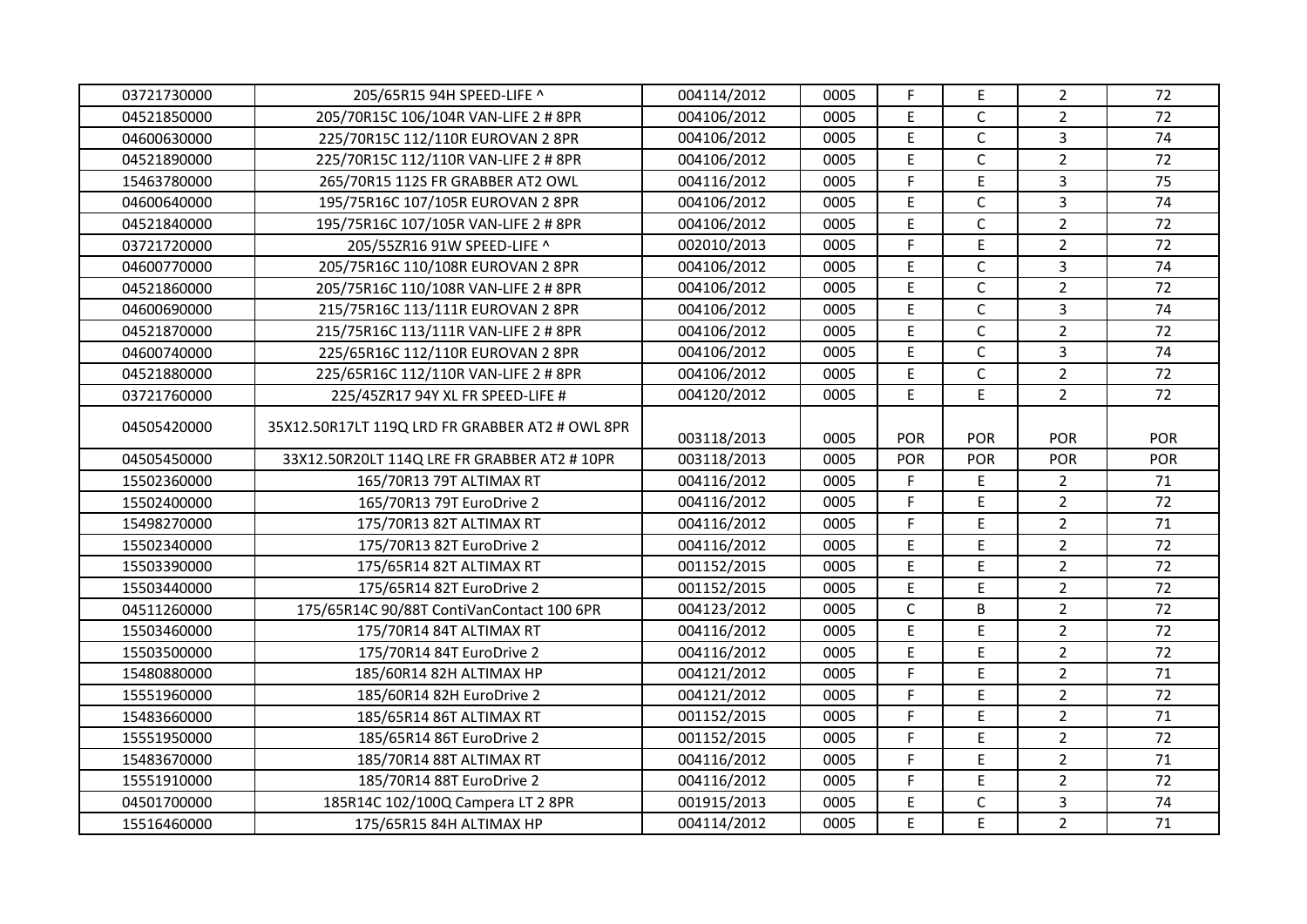| 15551990000 | 175/65R15 84T EuroDrive 2                   | 001152/2015 | 0005 | $\mathsf E$  | E            | $\overline{2}$ | 72 |
|-------------|---------------------------------------------|-------------|------|--------------|--------------|----------------|----|
| 15552050000 | 185/60R15 84H EuroDrive 2                   | 004121/2012 | 0005 | F            | E            | $\overline{2}$ | 72 |
| 15480980000 | 185/60R15 88H XL ALTIMAX HP                 | 004112/2012 | 0005 | E            | E            | $\overline{2}$ | 71 |
| 15480670000 | 185/65R15 88H ALTIMAX HP                    | 004114/2012 | 0005 | F            | E            | $\overline{2}$ | 71 |
| 15552020000 | 185/65R15 88H EuroDrive 2                   | 004114/2012 | 0005 | F            | E.           | $\overline{2}$ | 72 |
| 15480640000 | 195/55R15 85V ALTIMAX UHP                   | 002010/2013 | 0005 | F            | E.           | $\overline{2}$ | 71 |
| 15552090000 | 195/55R15 85V EuroDrive 2                   | 002010/2013 | 0005 | F            | E.           | $\overline{2}$ | 72 |
| 15480630000 | 195/60R15 88H ALTIMAX HP                    | 004121/2012 | 0005 | $\mathsf E$  | E            | $\overline{2}$ | 72 |
| 15552060000 | 195/60R15 88H EuroDrive 2                   | 004121/2012 | 0005 | F            | E            | $\overline{2}$ | 72 |
| 15480590000 | 195/65R15 91H ALTIMAX HP                    | 004114/2012 | 0005 | E            | E            | $\overline{2}$ | 72 |
| 03519600000 | 195/65R15 91H ContiPremiumContact 2 #       | 004114/2012 | 0005 | E            | B            | $\overline{2}$ | 72 |
| 15552030000 | 195/65R15 91H EuroDrive 2                   | 004114/2012 | 0005 | E            | E            | $\overline{2}$ | 72 |
| 15480550000 | 205/60R15 91H ALTIMAX HP                    | 004121/2012 | 0005 | E            | E.           | $\overline{2}$ | 72 |
| 15552040000 | 205/65R15 94H EuroDrive 2                   | 004114/2012 | 0005 | E            | E            | $\overline{2}$ | 72 |
| 15441570000 | 205/65R15 94T ALTIMAX RT                    | 001152/2015 | 0005 | F            | E.           | $\overline{2}$ | 72 |
| 03549020000 | 205/70R15 96T 4x4Contact                    | 004116/2012 | 0005 | $\mathsf E$  | $\mathsf{C}$ | $\overline{3}$ | 73 |
| 04514130000 | 215/70R15C 109/107S ContiVanContact 100 8PR | 004106/2012 | 0005 | $\mathsf{C}$ | B            | $\overline{2}$ | 72 |
| 03526260000 | 195/55R16 87V ContiProContact SSR *         | 002010/2013 | 0005 | F            | C            | $\overline{2}$ | 72 |
| 15484140000 | 205/55R16 91W ALTIMAX UHP                   | 002010/2013 | 0005 | E            | E.           | $\overline{2}$ | 71 |
| 15486380000 | 205/55ZR16 91W FR Eurosport ZR              | 002010/2013 | 0005 | E            | C            | $\overline{3}$ | 73 |
| 04502910000 | 265/70R16 112S FR GRABBER AT                | 004116/2012 | 0005 | F            | E            | $\overline{3}$ | 75 |
| 15486420000 | 225/45ZR17 91W FR Eurosport ZR              | 004119/2012 | 0005 | F            | $\mathsf{C}$ | 3              | 73 |
| 15543100000 | 225/45ZR17 94W XL FR ALTIMAX UHP            | 004120/2012 | 0005 | E            | E.           | $\overline{2}$ | 72 |
| 15492410000 | 265/70R17 115T FR ContiCrossContact LX 2    | 004116/2012 | 0005 | $\mathsf{C}$ | C            | $\mathbf{3}$   | 73 |
| 15489440000 | 235/40R19 92V FR ContiSportContact 5        | 004119/2012 | 0005 | $\mathsf E$  | B            | $\overline{2}$ | 72 |
| 03542490000 | 245/50R20 102H CrossContact LX Sport        | 003119/2013 | 0005 | $\mathsf{C}$ | C            | $\overline{3}$ | 75 |
| 03569660000 | 265/35ZR20 (99Y) XL FR ContiSportContact 5P | 004120/2012 | 0005 | F            | A            | $\overline{3}$ | 73 |
| 15502370000 | 165/70R13 79T Brillantis 2 ^                | 004116/2012 | 0005 | F            | E.           | $\overline{2}$ | 71 |
| 15502310000 | 175/70R13 82T Brillantis 2 ^                | 004116/2012 | 0005 | E            | E            | $\overline{2}$ | 71 |
| 15404350000 | 185/70R13 86T Brillantis 2 ^                | 004116/2012 | 0005 | F            | E            | $\overline{2}$ | 71 |
| 15503410000 | 175/65R14 82H Brillantis 2^                 | 004114/2012 | 0005 | E            | E            | $\overline{2}$ | 71 |
| 15503400000 | 175/65R14 82T Brillantis 2^                 | 001152/2015 | 0005 | $\mathsf E$  | E            | $\overline{2}$ | 71 |
| 15503470000 | 175/70R14 84T Brillantis 2^                 | 004116/2012 | 0005 | $\mathsf E$  | E            | $\overline{2}$ | 71 |
| 15404400000 | 175/80R14 88H Brillantis 2                  | 004115/2012 | 0005 | E            | E            | $\overline{2}$ | 71 |
| 15401740000 | 185/60R14 82H Brillantis 2 ^                | 004121/2012 | 0005 | F            | E            | $\overline{2}$ | 71 |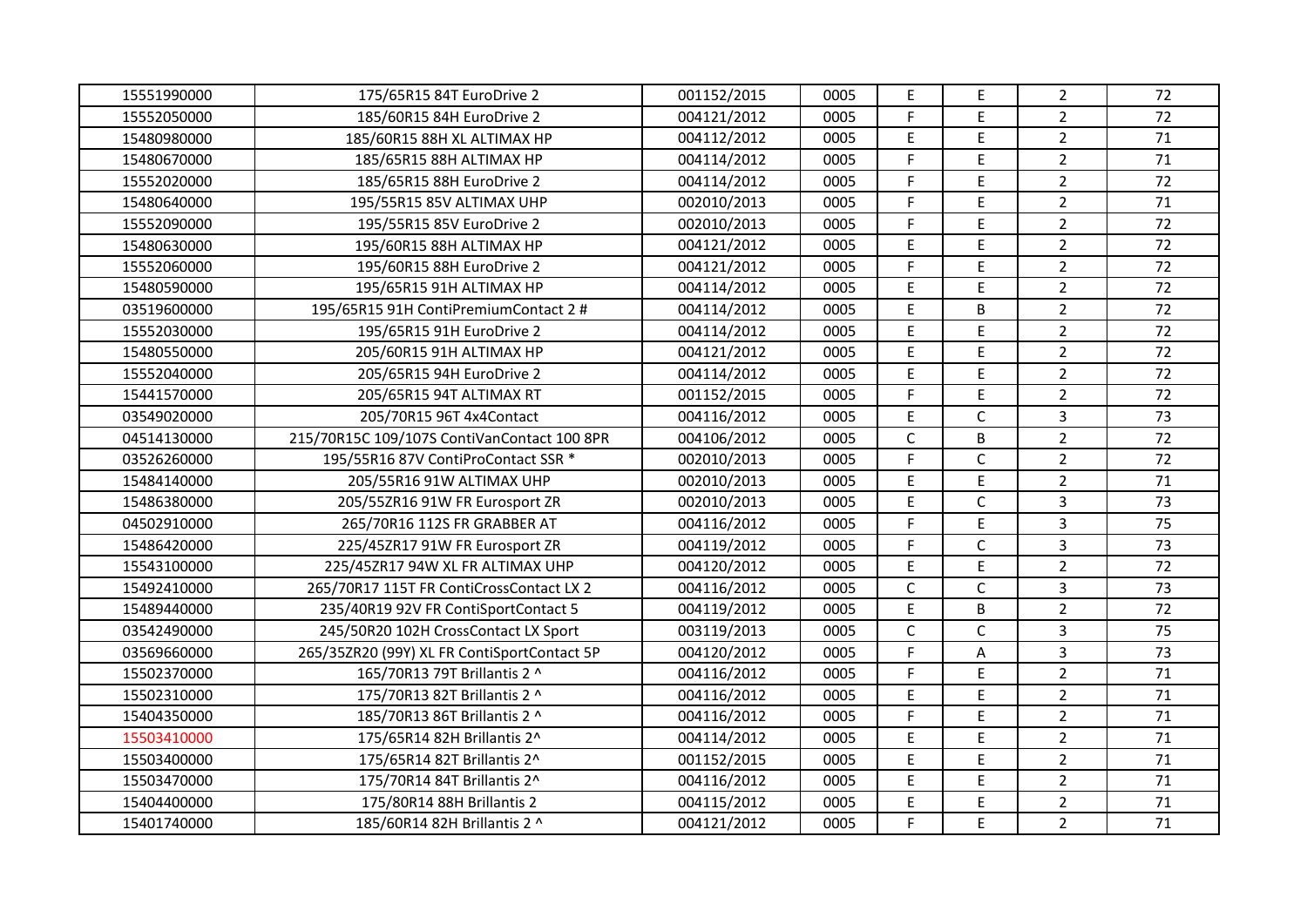| 15401690000 | 185/65R14 86H Brillantis 2                    | 004114/2012 | 0005 | F            | E            | $\overline{2}$ | 71  |
|-------------|-----------------------------------------------|-------------|------|--------------|--------------|----------------|-----|
| 15404370000 | 185/70R14 88H Brillantis 2                    | 004111/2012 | 0005 | F            | E            | $\overline{2}$ | 71  |
| 04511590000 | 195/75R14C 106/104Q Vanco 2 8PR               | 004106/2012 | 0005 | $\mathsf C$  | $\mathsf C$  | 3              | 73  |
| 15404460000 | 175/65R15 84T Brillantis 2                    | 001152/2015 | 0005 | E            | E            | $\overline{2}$ | 71  |
| 15401760000 | 185/60R15 88H XL Brillantis 2                 | 004112/2012 | 0005 | E            | E            | $\overline{2}$ | 71  |
| 15406520000 | 185/65R15 88H Brillantis 2^                   | 004114/2012 | 0005 | F            | E            | $\overline{2}$ | 71  |
| 15406220000 | 195/50R15 82V Bravuris 3HM ^                  | 004119/2012 | 0005 | F            | E            | $\overline{2}$ | 72  |
| 15406200000 | 195/55R15 85V Bravuris 3HM ^                  | 002010/2013 | 0005 | F            | E            | $\overline{2}$ | 72  |
| 15406060000 | 195/60R15 88H Brillantis 2 ^                  | 004121/2012 | 0005 | F            | $\mathsf{E}$ | $\overline{2}$ | 72  |
| 15406100000 | 195/65R15 91H Brillantis 2 ^                  | 004114/2012 | 0005 | F            | E            | $\overline{2}$ | 72  |
| 15406110000 | 205/60R15 91H Brillantis 2 ^                  | 004121/2012 | 0005 | F            | $\mathsf{E}$ | $\overline{2}$ | 72  |
| 05684050000 | 33X12.50R15LT 108Q LRC FR GRABBER AT2 OWL 6PR | 004106/2012 | 0005 | POR          | POR          | <b>POR</b>     | POR |
| 15405280000 | 195/45R16 80V FR Bravuris 3HM                 | 004119/2012 | 0005 | E            | $\mathsf{C}$ | $\overline{2}$ | 72  |
| 03568930000 | 195/45R16 84H XL FR ContiEcoContact 5 #       | 004089/2012 | 0005 | E            | B            | 2              | 70  |
| 15405510000 | 195/45R16 84V XL FR Bravuris 3HM              | 004120/2012 | 0005 | E            | $\mathsf C$  | $\overline{2}$ | 72  |
| 15405430000 | 195/55R16 87V Bravuris 3HM                    | 002010/2013 | 0005 | E            | $\mathsf C$  | $\overline{2}$ | 72  |
| 15406210000 | 205/55R16 91V Bravuris 3HM ^                  | 002010/2013 | 0005 | E            | $\mathsf C$  | $\mathbf{3}$   | 73  |
| 15405490000 | 215/55R16 93Y Bravuris 3HM                    | 002010/2013 | 0005 | E            | $\mathsf{C}$ | $\overline{2}$ | 72  |
| 04506440000 | 225/70R16 103T FR Grabber AT3                 | 004116/2012 | 0005 | F            | $\mathsf{E}$ | 3              | 74  |
| 15350440000 | 235/60R16 100H Bravuris 4x4                   | 004121/2012 | 0005 | E            | $\mathsf{C}$ | $\overline{3}$ | 73  |
| 04320710000 | 235/85R16C 114/111Q ContiCrossContact AT 8PR  | 003118/2013 | 0005 | POR          | <b>POR</b>   | <b>POR</b>     | POR |
| 15405880000 | 205/40R17 84Y XL FR Bravuris 3HM              | 004120/2012 | 0005 | E            | $\mathsf{C}$ | $\overline{2}$ | 72  |
| 15405520000 | 205/45R17 88Y XL FR Bravuris 3HM              | 004120/2012 | 0005 | E            | $\mathsf{C}$ | $\overline{2}$ | 72  |
| 15405760000 | 215/45R17 91Y XL FR Bravuris 3HM              | 004120/2012 | 0005 | E            | $\mathsf C$  | $\overline{2}$ | 72  |
| 15405670000 | 215/55R17 94Y FR Bravuris 3HM                 | 002010/2013 | 0005 | E            | $\mathsf C$  | $\overline{2}$ | 72  |
| 15405310000 | 225/45R17 94Y XL FR Bravuris 3HM              | 004120/2012 | 0005 | E            | $\mathsf C$  | $\overline{2}$ | 72  |
| 15405690000 | 225/50R17 98Y XL FR Bravuris 3HM              | 004120/2012 | 0005 | E            | $\mathsf{C}$ | $\overline{2}$ | 72  |
| 15350500000 | 225/65R17 102H FR Bravuris 4x4                | 004114/2012 | 0005 | E            | $\mathsf{C}$ | $\overline{3}$ | 73  |
| 04506660000 | 265/65R17 112H FR Grabber AT3                 | 004114/2012 | 0005 | F            | E            | $\overline{3}$ | 74  |
| 15405700000 | 225/40R18 92Y XL FR Bravuris 3HM              | 004120/2012 | 0005 | E            | $\mathsf{C}$ | $\overline{2}$ | 72  |
| 15405530000 | 235/40R18 95Y XL FR Bravuris 3HM              | 004120/2012 | 0005 | E            | $\mathsf{C}$ | $\overline{2}$ | 72  |
| 15405410000 | 245/40R18 97Y XL FR Bravuris 3HM              | 004120/2012 | 0005 | E            | $\mathsf C$  | $\overline{2}$ | 72  |
| 03520440000 | 255/45R18 99Y FR ML ContiSportContact 2 MO    | 004119/2012 | 0005 | E            | B            | $\overline{3}$ | 74  |
| 15405780000 | 235/35R19 91Y XL FR Bravuris 3HM              | 004120/2012 | 0005 | E            | $\mathsf C$  | $\overline{2}$ | 72  |
| 03548630000 | 255/45R20 105W XL FR CrossContact UHP         | 004120/2012 | 0005 | $\mathsf{C}$ | A            | 3              | 74  |
|             |                                               |             |      |              |              |                |     |